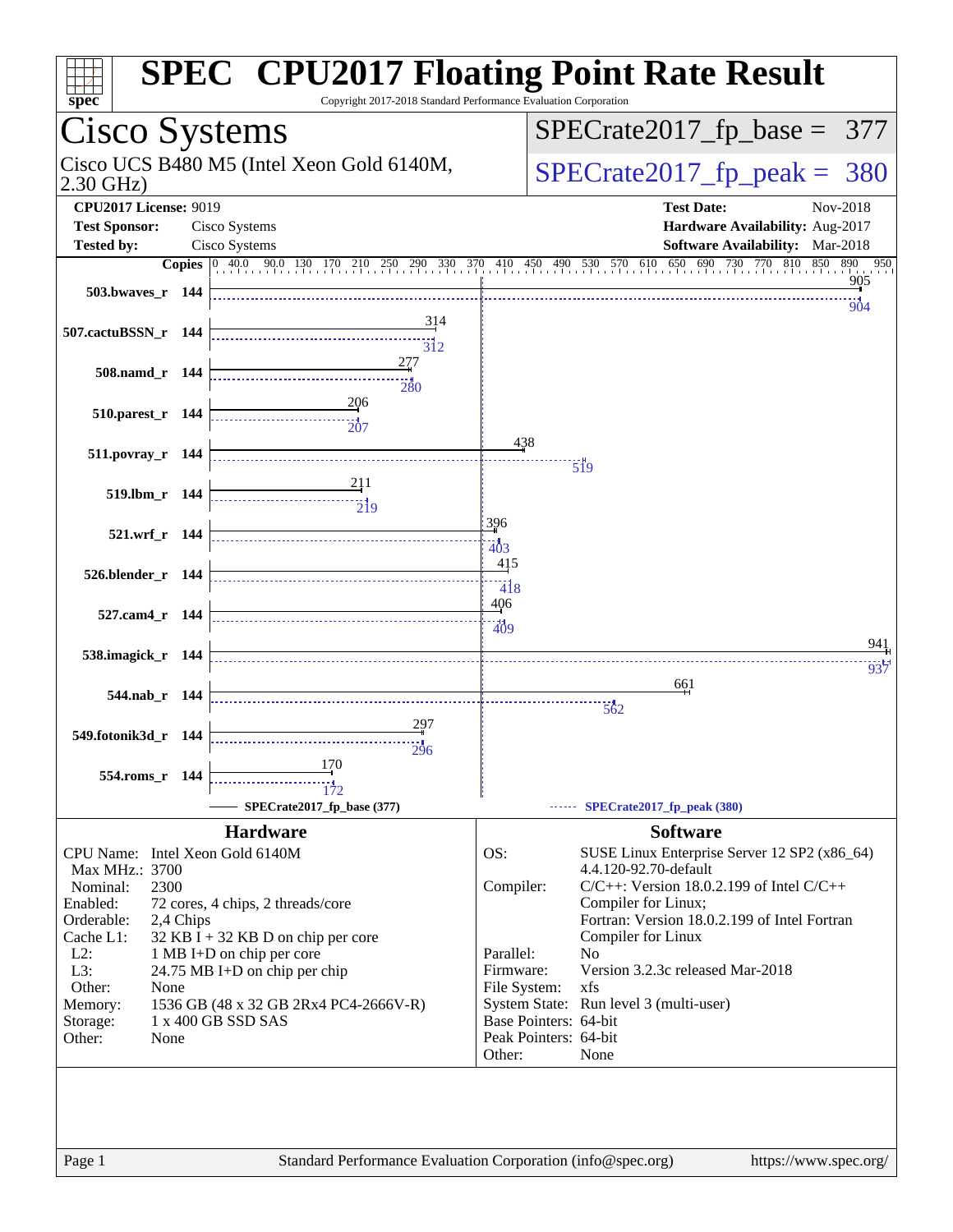

Copyright 2017-2018 Standard Performance Evaluation Corporation

### Cisco Systems

Cisco UCS B480 M5 (Intel Xeon Gold 6140M,  $SPECrate2017_fp\_peak = 380$ 

[SPECrate2017\\_fp\\_base =](http://www.spec.org/auto/cpu2017/Docs/result-fields.html#SPECrate2017fpbase) 377

2.30 GHz)

**[CPU2017 License:](http://www.spec.org/auto/cpu2017/Docs/result-fields.html#CPU2017License)** 9019 **[Test Date:](http://www.spec.org/auto/cpu2017/Docs/result-fields.html#TestDate)** Nov-2018 **[Test Sponsor:](http://www.spec.org/auto/cpu2017/Docs/result-fields.html#TestSponsor)** Cisco Systems **[Hardware Availability:](http://www.spec.org/auto/cpu2017/Docs/result-fields.html#HardwareAvailability)** Aug-2017 **[Tested by:](http://www.spec.org/auto/cpu2017/Docs/result-fields.html#Testedby)** Cisco Systems **[Software Availability:](http://www.spec.org/auto/cpu2017/Docs/result-fields.html#SoftwareAvailability)** Mar-2018

#### **[Results Table](http://www.spec.org/auto/cpu2017/Docs/result-fields.html#ResultsTable)**

|                                  | <b>Base</b>   |                |       |                |       |                | <b>Peak</b> |               |                |              |                |              |                |              |
|----------------------------------|---------------|----------------|-------|----------------|-------|----------------|-------------|---------------|----------------|--------------|----------------|--------------|----------------|--------------|
| <b>Benchmark</b>                 | <b>Copies</b> | <b>Seconds</b> | Ratio | <b>Seconds</b> | Ratio | <b>Seconds</b> | Ratio       | <b>Copies</b> | <b>Seconds</b> | <b>Ratio</b> | <b>Seconds</b> | <b>Ratio</b> | <b>Seconds</b> | <b>Ratio</b> |
| 503.bwaves_r                     | 144           | 1596           | 905   | 1595           | 906   | 1597           | 904         | 144           | 1598           | 904          | 1597           | 904          | 1596           | 905          |
| 507.cactuBSSN r                  | 144           | 579            | 315   | 580            | 314   | 580            | 314         | 144           | 584            | 312          | 585            | 312          | 585            | 312          |
| $508$ .namd $r$                  | 144           | 494            | 277   | 494            | 277   | 488            | 280         | 144           | 485            | 282          | 489            | 280          | 488            | 280          |
| 510.parest_r                     | 144           | 1823           | 207   | 1830           | 206   | 1826           | 206         | 144           | 1823           | 207          | 1831           | 206          | 1821           | 207          |
| 511.povray_r                     | 144           | 768            | 438   | 772            | 435   | 767            | 438         | 144           | 648            | 519          | 644            | 522          | 648            | 519          |
| 519.1bm r                        | 144           | 720            | 211   | 720            | 211   | 720            | 211         | 144           | 694            | 219          | 693            | 219          | 693            | 219          |
| $521$ .wrf r                     | 144           | 814            | 396   | 809            | 399   | 816            | 395         | 144           | 800            | 403          | 805            | 401          | 801            | 403          |
| 526.blender r                    | 144           | 529            | 415   | 529            | 414   | 528            | 415         | 144           | 524            | 419          | 524            | 418          | 525            | 418          |
| 527.cam4_r                       | 144           | 621            | 406   | 623            | 405   | 620            | 406         | 144           | 616            | 409          | 615            | 410          | 624            | 403          |
| 538.imagick_r                    | 144           | 381            | 941   | 379            | 946   | 381            | 940         | 144           | 383            | 936          | 382            | 937          | 379            | 946          |
| 544.nab r                        | 144           | 367            | 661   | 367            | 661   | 363            | 667         | 144           | 430            | 563          | 431            | 562          | 432            | 561          |
| 549.fotonik3d_r                  | 144           | 1887           | 297   | 1886           | 298   | 1901           | 295         | 144           | 1902           | 295          | 1896           | 296          | 1887           | 297          |
| 554.roms r                       | 144           | 1348           | 170   | 1354           | 169   | 1347           | 170         | 144           | 1331           | 172          | 1324           | 173          | 1331           | 172          |
| $SPECrate2017_fp\_base =$<br>377 |               |                |       |                |       |                |             |               |                |              |                |              |                |              |

**[SPECrate2017\\_fp\\_peak =](http://www.spec.org/auto/cpu2017/Docs/result-fields.html#SPECrate2017fppeak) 380**

Results appear in the [order in which they were run](http://www.spec.org/auto/cpu2017/Docs/result-fields.html#RunOrder). Bold underlined text [indicates a median measurement](http://www.spec.org/auto/cpu2017/Docs/result-fields.html#Median).

#### **[Submit Notes](http://www.spec.org/auto/cpu2017/Docs/result-fields.html#SubmitNotes)**

 The numactl mechanism was used to bind copies to processors. The config file option 'submit' was used to generate numactl commands to bind each copy to a specific processor. For details, please see the config file.

#### **[Operating System Notes](http://www.spec.org/auto/cpu2017/Docs/result-fields.html#OperatingSystemNotes)**

Stack size set to unlimited using "ulimit -s unlimited"

#### **[General Notes](http://www.spec.org/auto/cpu2017/Docs/result-fields.html#GeneralNotes)**

Environment variables set by runcpu before the start of the run: LD\_LIBRARY\_PATH = "/home/cpu2017/lib/ia32:/home/cpu2017/lib/intel64"

 Binaries compiled on a system with 1x Intel Core i7-4790 CPU + 32GB RAM memory using Redhat Enterprise Linux 7.4 Transparent Huge Pages enabled by default Prior to runcpu invocation Filesystem page cache synced and cleared with: sync; echo 3> /proc/sys/vm/drop\_caches runcpu command invoked through numactl i.e.: numactl --interleave=all runcpu <etc> Yes: The test sponsor attests, as of date of publication, that CVE-2017-5754 (Meltdown)

**(Continued on next page)**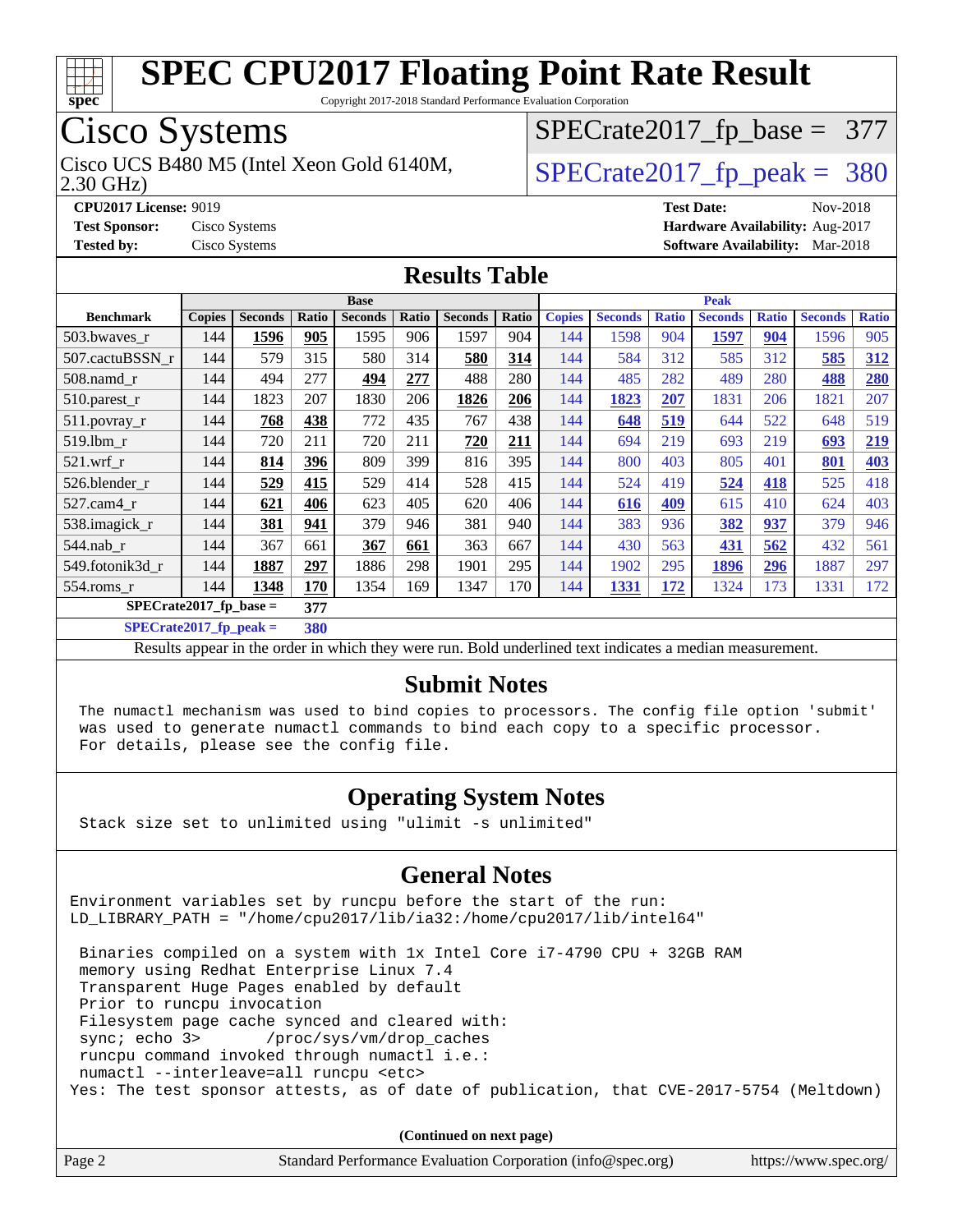

Copyright 2017-2018 Standard Performance Evaluation Corporation

### Cisco Systems

Cisco UCS B480 M5 (Intel Xeon Gold 6140M,  $\vert$  [SPECrate2017\\_fp\\_peak =](http://www.spec.org/auto/cpu2017/Docs/result-fields.html#SPECrate2017fppeak) 380

[SPECrate2017\\_fp\\_base =](http://www.spec.org/auto/cpu2017/Docs/result-fields.html#SPECrate2017fpbase) 377

2.30 GHz)

**[Tested by:](http://www.spec.org/auto/cpu2017/Docs/result-fields.html#Testedby)** Cisco Systems **[Software Availability:](http://www.spec.org/auto/cpu2017/Docs/result-fields.html#SoftwareAvailability)** Mar-2018

**[CPU2017 License:](http://www.spec.org/auto/cpu2017/Docs/result-fields.html#CPU2017License)** 9019 **[Test Date:](http://www.spec.org/auto/cpu2017/Docs/result-fields.html#TestDate)** Nov-2018 **[Test Sponsor:](http://www.spec.org/auto/cpu2017/Docs/result-fields.html#TestSponsor)** Cisco Systems **[Hardware Availability:](http://www.spec.org/auto/cpu2017/Docs/result-fields.html#HardwareAvailability)** Aug-2017

#### **[General Notes \(Continued\)](http://www.spec.org/auto/cpu2017/Docs/result-fields.html#GeneralNotes)**

is mitigated in the system as tested and documented. Yes: The test sponsor attests, as of date of publication, that CVE-2017-5753 (Spectre variant 1) is mitigated in the system as tested and documented. Yes: The test sponsor attests, as of date of publication, that CVE-2017-5715 (Spectre variant 2) is mitigated in the system as tested and documented.

#### **[Platform Notes](http://www.spec.org/auto/cpu2017/Docs/result-fields.html#PlatformNotes)**

Page 3 Standard Performance Evaluation Corporation [\(info@spec.org\)](mailto:info@spec.org) <https://www.spec.org/> BIOS Settings: Intel HyperThreading Technology set to Enabled CPU performance set to Enterprise Power Performance Tuning set to OS Controls SNC set to Enabled IMC Interleaving set to 1-way Interleave Patrol Scrub set to Disabled Sysinfo program /home/cpu2017/bin/sysinfo Rev: r5797 of 2017-06-14 96c45e4568ad54c135fd618bcc091c0f running on linux-xy4f Thu Nov 15 22:31:03 2018 SUT (System Under Test) info as seen by some common utilities. For more information on this section, see <https://www.spec.org/cpu2017/Docs/config.html#sysinfo> From /proc/cpuinfo model name : Intel(R) Xeon(R) Gold 6140M CPU @ 2.30GHz 4 "physical id"s (chips) 144 "processors" cores, siblings (Caution: counting these is hw and system dependent. The following excerpts from /proc/cpuinfo might not be reliable. Use with caution.) cpu cores : 18 siblings : 36 physical 0: cores 0 1 2 3 4 8 9 10 11 16 17 18 19 20 24 25 26 27 physical 1: cores 0 1 2 3 4 8 9 10 11 16 17 18 19 20 24 25 26 27 physical 2: cores 0 1 2 3 4 8 9 10 11 16 17 18 19 20 24 25 26 27 physical 3: cores 0 1 2 3 4 8 9 10 11 16 17 18 19 20 24 25 26 27 From lscpu: Architecture: x86\_64 CPU op-mode(s): 32-bit, 64-bit Little Endian CPU(s): 144 On-line CPU(s) list: 0-143 Thread(s) per core: 2 Core(s) per socket: 18 Socket(s): 4 NUMA node(s): 8 **(Continued on next page)**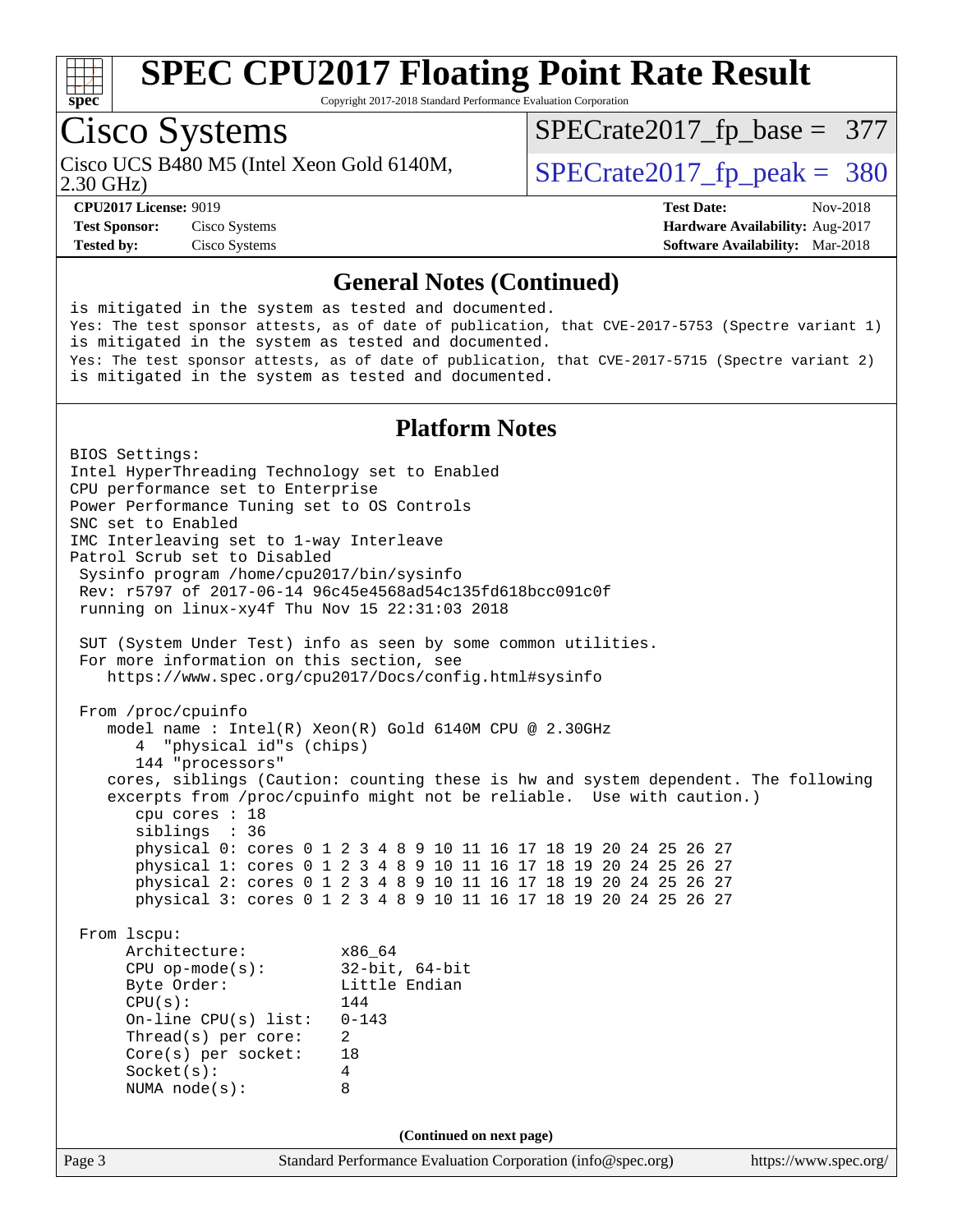

Copyright 2017-2018 Standard Performance Evaluation Corporation

Cisco Systems 2.30 GHz) Cisco UCS B480 M5 (Intel Xeon Gold 6140M,  $\sqrt{SPECrate2017\_fp\_peak} = 380$ 

[SPECrate2017\\_fp\\_base =](http://www.spec.org/auto/cpu2017/Docs/result-fields.html#SPECrate2017fpbase) 377

**[Test Sponsor:](http://www.spec.org/auto/cpu2017/Docs/result-fields.html#TestSponsor)** Cisco Systems **[Hardware Availability:](http://www.spec.org/auto/cpu2017/Docs/result-fields.html#HardwareAvailability)** Aug-2017 **[Tested by:](http://www.spec.org/auto/cpu2017/Docs/result-fields.html#Testedby)** Cisco Systems **[Software Availability:](http://www.spec.org/auto/cpu2017/Docs/result-fields.html#SoftwareAvailability)** Mar-2018

**[CPU2017 License:](http://www.spec.org/auto/cpu2017/Docs/result-fields.html#CPU2017License)** 9019 **[Test Date:](http://www.spec.org/auto/cpu2017/Docs/result-fields.html#TestDate)** Nov-2018

#### **[Platform Notes \(Continued\)](http://www.spec.org/auto/cpu2017/Docs/result-fields.html#PlatformNotes)**

| Vendor ID:                                                                               | GenuineIntel                                                                         |  |  |  |
|------------------------------------------------------------------------------------------|--------------------------------------------------------------------------------------|--|--|--|
| CPU family:                                                                              | 6                                                                                    |  |  |  |
| Model:                                                                                   | 85                                                                                   |  |  |  |
| Model name:                                                                              | $Intel(R) Xeon(R) Gold 6140M CPU @ 2.30GHz$                                          |  |  |  |
| Stepping:                                                                                | 4                                                                                    |  |  |  |
| CPU MHz:                                                                                 | 1477.294                                                                             |  |  |  |
| CPU max MHz:                                                                             | 3700.0000                                                                            |  |  |  |
| CPU min MHz:                                                                             | 1000.0000                                                                            |  |  |  |
| BogoMIPS:                                                                                | 4600.00                                                                              |  |  |  |
| Virtualization:                                                                          | $VT - x$                                                                             |  |  |  |
| L1d cache:                                                                               | 32K                                                                                  |  |  |  |
| Lli cache:                                                                               | 32K                                                                                  |  |  |  |
| $L2$ cache:                                                                              | 1024K                                                                                |  |  |  |
| L3 cache:                                                                                | 25344K                                                                               |  |  |  |
| NUMA node0 CPU(s):                                                                       | $0-2, 5, 6, 9, 10, 14, 15, 72-74, 77, 78, 81, 82, 86, 87$                            |  |  |  |
| NUMA nodel CPU(s):                                                                       | 3, 4, 7, 8, 11-13, 16, 17, 75, 76, 79, 80, 83-85, 88, 89                             |  |  |  |
| NUMA node2 CPU(s):                                                                       | 18-20, 23, 24, 27, 28, 32, 33, 90-92, 95, 96, 99, 100, 104, 105                      |  |  |  |
| NUMA $node3$ $CPU(s):$                                                                   | 21, 22, 25, 26, 29-31, 34, 35, 93, 94, 97, 98, 101-103, 106, 107                     |  |  |  |
| NUMA $node4$ $CPU(s):$                                                                   | 36-38, 41, 42, 45, 46, 50, 51, 108-110, 113, 114, 117, 118, 122, 123                 |  |  |  |
| NUMA node5 CPU(s):                                                                       | 39, 40, 43, 44, 47-49, 52, 53, 111, 112, 115, 116, 119-121, 124, 125                 |  |  |  |
| NUMA node6 CPU(s):                                                                       | 54-56, 59, 60, 63, 64, 68, 69, 126-128, 131, 132, 135, 136, 140, 141                 |  |  |  |
| NUMA node7 CPU(s):                                                                       | 57, 58, 61, 62, 65-67, 70, 71, 129, 130, 133, 134, 137-139, 142, 143                 |  |  |  |
| Flags:                                                                                   | fpu vme de pse tsc msr pae mce cx8 apic sep mtrr pge mca cmov                        |  |  |  |
|                                                                                          | pat pse36 clflush dts acpi mmx fxsr sse sse2 ss ht tm pbe syscall nx pdpelgb rdtscp  |  |  |  |
|                                                                                          | lm constant_tsc art arch_perfmon pebs bts rep_good nopl xtopology nonstop_tsc        |  |  |  |
|                                                                                          | aperfmperf eagerfpu pni pclmulqdq dtes64 monitor ds_cpl vmx smx est tm2 ssse3 sdbg   |  |  |  |
|                                                                                          | fma cx16 xtpr pdcm pcid dca sse4_1 sse4_2 x2apic movbe popcnt tsc_deadline_timer aes |  |  |  |
|                                                                                          | xsave avx f16c rdrand lahf_lm abm 3dnowprefetch ida arat epb invpcid_single pln pts  |  |  |  |
|                                                                                          | dtherm hwp hwp_act_window hwp_epp hwp_pkg_req intel_pt rsb_ctxsw spec_ctrl stibp     |  |  |  |
|                                                                                          | retpoline kaiser tpr_shadow vnmi flexpriority ept vpid fsgsbase tsc_adjust bmil hle  |  |  |  |
|                                                                                          | avx2 smep bmi2 erms invpcid rtm cqm mpx avx512f avx512dq rdseed adx smap clflushopt  |  |  |  |
|                                                                                          | clwb avx512cd avx512bw avx512vl xsaveopt xsavec xgetbvl cqm_llc cqm_occup_llc        |  |  |  |
|                                                                                          |                                                                                      |  |  |  |
| /proc/cpuinfo cache data                                                                 |                                                                                      |  |  |  |
| cache size $: 25344$ KB                                                                  |                                                                                      |  |  |  |
|                                                                                          |                                                                                      |  |  |  |
|                                                                                          | From numactl --hardware WARNING: a numactl 'node' might or might not correspond to a |  |  |  |
| physical chip.                                                                           |                                                                                      |  |  |  |
| $available: 8 nodes (0-7)$                                                               |                                                                                      |  |  |  |
| node 0 cpus: 0 1 2 5 6 9 10 14 15 72 73 74 77 78 81 82 86 87                             |                                                                                      |  |  |  |
| node 0 size: 192095 MB                                                                   |                                                                                      |  |  |  |
| node 0 free: 191937 MB<br>node 1 cpus: 3 4 7 8 11 12 13 16 17 75 76 79 80 83 84 85 88 89 |                                                                                      |  |  |  |
| node 1 size: 193528 MB                                                                   |                                                                                      |  |  |  |
| node 1 free: 193385 MB                                                                   |                                                                                      |  |  |  |
|                                                                                          | node 2 cpus: 18 19 20 23 24 27 28 32 33 90 91 92 95 96 99 100 104 105                |  |  |  |
| node 2 size: 193528 MB                                                                   |                                                                                      |  |  |  |
|                                                                                          |                                                                                      |  |  |  |
|                                                                                          |                                                                                      |  |  |  |
|                                                                                          | (Continued on next page)                                                             |  |  |  |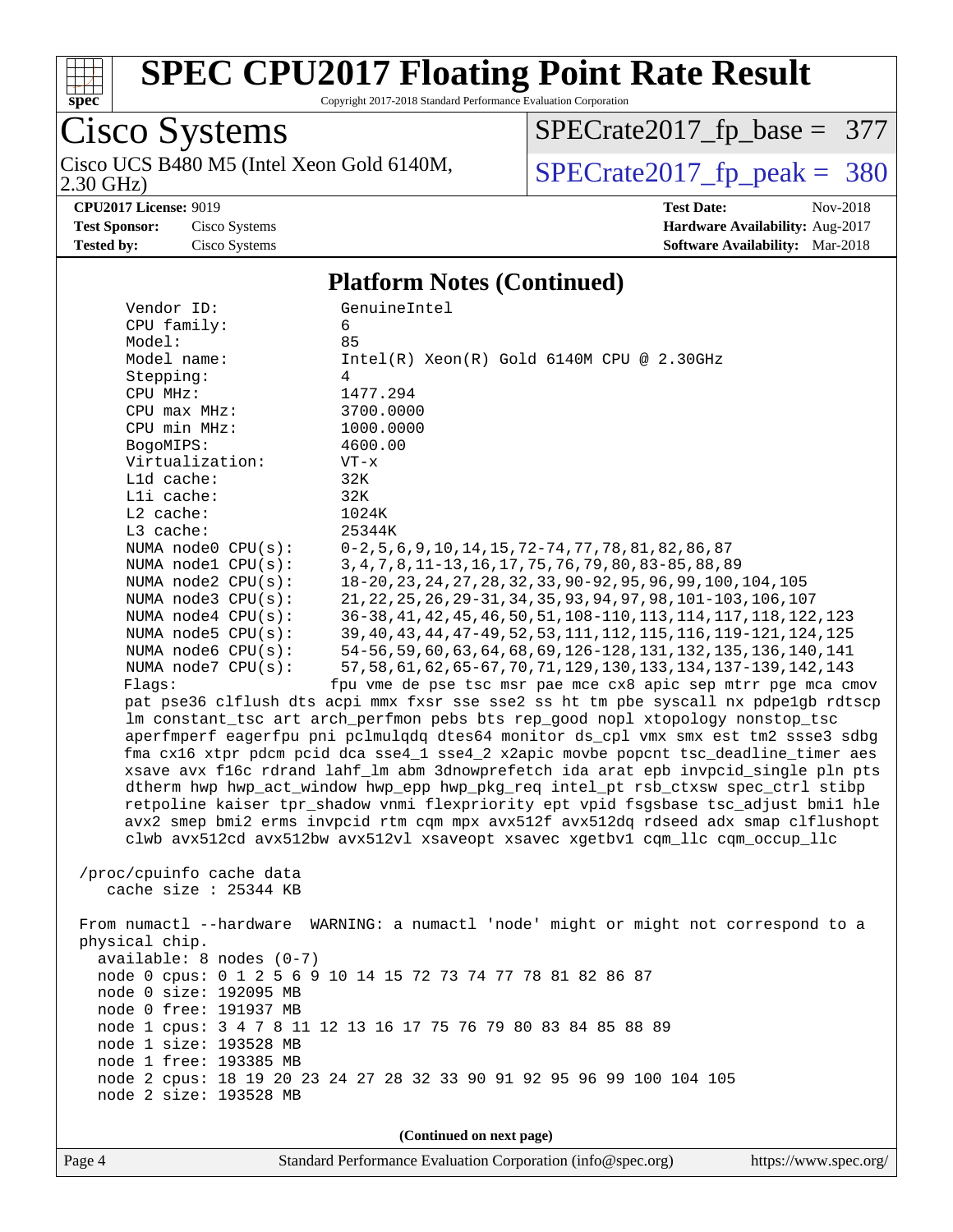

[SPECrate2017\\_fp\\_base =](http://www.spec.org/auto/cpu2017/Docs/result-fields.html#SPECrate2017fpbase) 377

Copyright 2017-2018 Standard Performance Evaluation Corporation

2.30 GHz) Cisco UCS B480 M5 (Intel Xeon Gold 6140M,  $\begin{array}{c|c} | \text{SPECrate2017\_fp\_peak} = 380 \end{array}$ **[CPU2017 License:](http://www.spec.org/auto/cpu2017/Docs/result-fields.html#CPU2017License)** 9019 **[Test Date:](http://www.spec.org/auto/cpu2017/Docs/result-fields.html#TestDate)** Nov-2018 **[Test Sponsor:](http://www.spec.org/auto/cpu2017/Docs/result-fields.html#TestSponsor)** Cisco Systems **[Hardware Availability:](http://www.spec.org/auto/cpu2017/Docs/result-fields.html#HardwareAvailability)** Aug-2017 **[Tested by:](http://www.spec.org/auto/cpu2017/Docs/result-fields.html#Testedby)** Cisco Systems **[Software Availability:](http://www.spec.org/auto/cpu2017/Docs/result-fields.html#SoftwareAvailability)** Mar-2018 **[Platform Notes \(Continued\)](http://www.spec.org/auto/cpu2017/Docs/result-fields.html#PlatformNotes)** node 2 free: 193381 MB node 3 cpus: 21 22 25 26 29 30 31 34 35 93 94 97 98 101 102 103 106 107 node 3 size: 193528 MB node 3 free: 193381 MB node 4 cpus: 36 37 38 41 42 45 46 50 51 108 109 110 113 114 117 118 122 123 node 4 size: 193528 MB node 4 free: 193375 MB node 5 cpus: 39 40 43 44 47 48 49 52 53 111 112 115 116 119 120 121 124 125 node 5 size: 193528 MB node 5 free: 193393 MB node 6 cpus: 54 55 56 59 60 63 64 68 69 126 127 128 131 132 135 136 140 141 node 6 size: 193528 MB node 6 free: 193375 MB node 7 cpus: 57 58 61 62 65 66 67 70 71 129 130 133 134 137 138 139 142 143 node 7 size: 193525 MB node 7 free: 193369 MB node distances: node 0 1 2 3 4 5 6 7 0: 10 11 21 21 21 21 21 21 1: 11 10 21 21 21 21 21 21 2: 21 21 10 11 21 21 21 21 3: 21 21 11 10 21 21 21 21 4: 21 21 21 21 10 11 21 21 5: 21 21 21 21 11 10 21 21 6: 21 21 21 21 21 21 10 11 7: 21 21 21 21 21 21 11 10 From /proc/meminfo MemTotal: 1583914800 kB HugePages\_Total: 0 Hugepagesize: 2048 kB From /etc/\*release\* /etc/\*version\* SuSE-release: SUSE Linux Enterprise Server 12 (x86\_64) VERSION = 12 PATCHLEVEL = 2 # This file is deprecated and will be removed in a future service pack or release. # Please check /etc/os-release for details about this release. os-release: NAME="SLES" VERSION="12-SP2" VERSION\_ID="12.2" PRETTY\_NAME="SUSE Linux Enterprise Server 12 SP2" ID="sles" ANSI\_COLOR="0;32" CPE\_NAME="cpe:/o:suse:sles:12:sp2" **(Continued on next page)**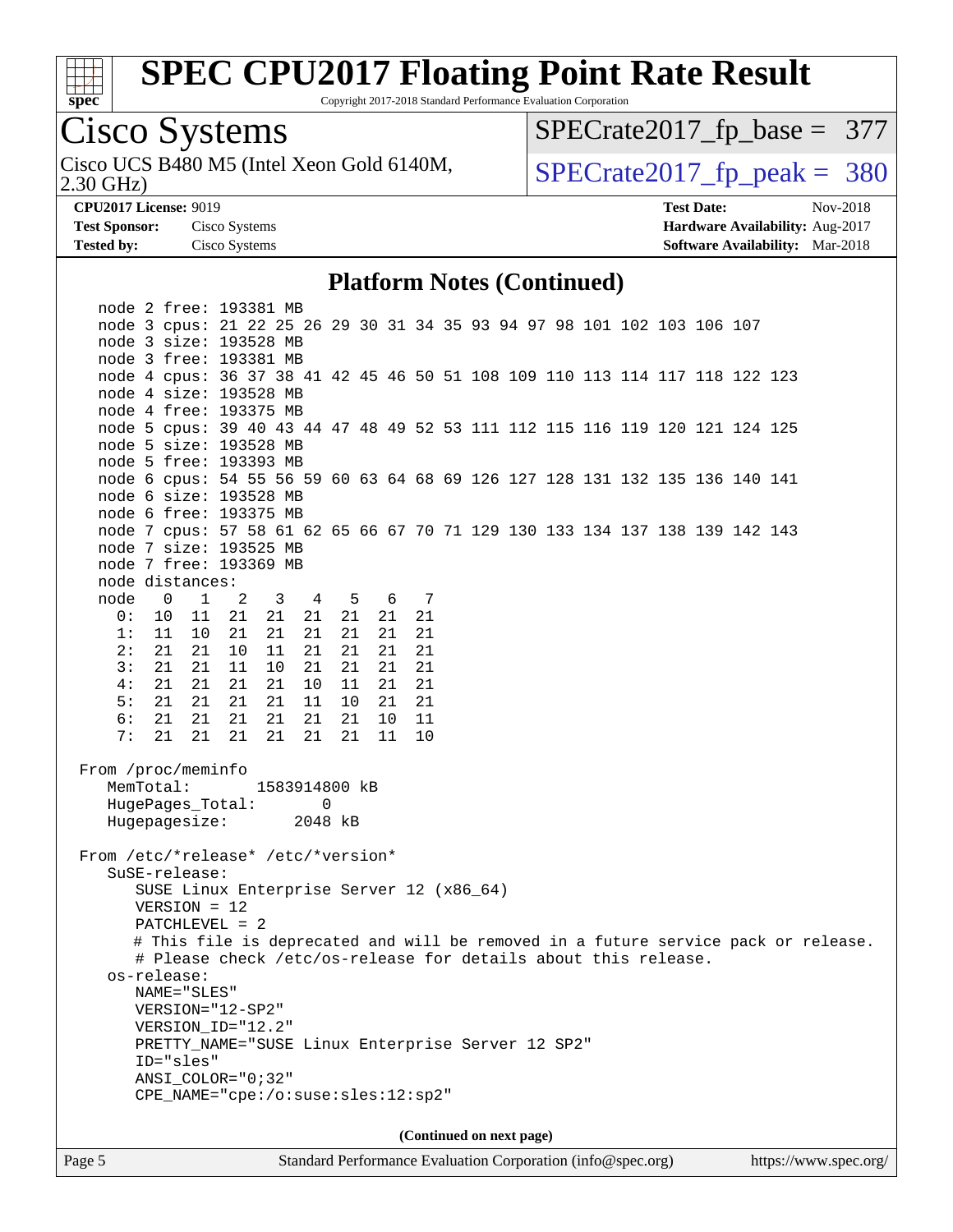

Copyright 2017-2018 Standard Performance Evaluation Corporation

### Cisco Systems

2.30 GHz) Cisco UCS B480 M5 (Intel Xeon Gold 6140M,  $\begin{array}{c|c} | \text{SPECrate2017\_fp\_peak} = 380 \end{array}$ 

[SPECrate2017\\_fp\\_base =](http://www.spec.org/auto/cpu2017/Docs/result-fields.html#SPECrate2017fpbase) 377

**[Tested by:](http://www.spec.org/auto/cpu2017/Docs/result-fields.html#Testedby)** Cisco Systems **[Software Availability:](http://www.spec.org/auto/cpu2017/Docs/result-fields.html#SoftwareAvailability)** Mar-2018

**[CPU2017 License:](http://www.spec.org/auto/cpu2017/Docs/result-fields.html#CPU2017License)** 9019 **[Test Date:](http://www.spec.org/auto/cpu2017/Docs/result-fields.html#TestDate)** Nov-2018 **[Test Sponsor:](http://www.spec.org/auto/cpu2017/Docs/result-fields.html#TestSponsor)** Cisco Systems **[Hardware Availability:](http://www.spec.org/auto/cpu2017/Docs/result-fields.html#HardwareAvailability)** Aug-2017

#### **[Platform Notes \(Continued\)](http://www.spec.org/auto/cpu2017/Docs/result-fields.html#PlatformNotes)**

uname -a:

 Linux linux-xy4f 4.4.120-92.70-default #1 SMP Wed Mar 14 15:59:43 UTC 2018 (52a83de) x86\_64 x86\_64 x86\_64 GNU/Linux

run-level 3 Jan 1 01:40

 SPEC is set to: /home/cpu2017 Filesystem Type Size Used Avail Use% Mounted on /dev/sda1 xfs 224G 70G 154G 32% /

 Additional information from dmidecode follows. WARNING: Use caution when you interpret this section. The 'dmidecode' program reads system data which is "intended to allow hardware to be accurately determined", but the intent may not be met, as there are frequent changes to hardware, firmware, and the "DMTF SMBIOS" standard.

 BIOS Cisco Systems, Inc. B480M5.3.2.3c.0.0307181316 03/07/2018 Memory:

48x 0xCE00 M393A4K40BB2-CTD 32 GB 2 rank 2666

(End of data from sysinfo program)

#### **[Compiler Version Notes](http://www.spec.org/auto/cpu2017/Docs/result-fields.html#CompilerVersionNotes)**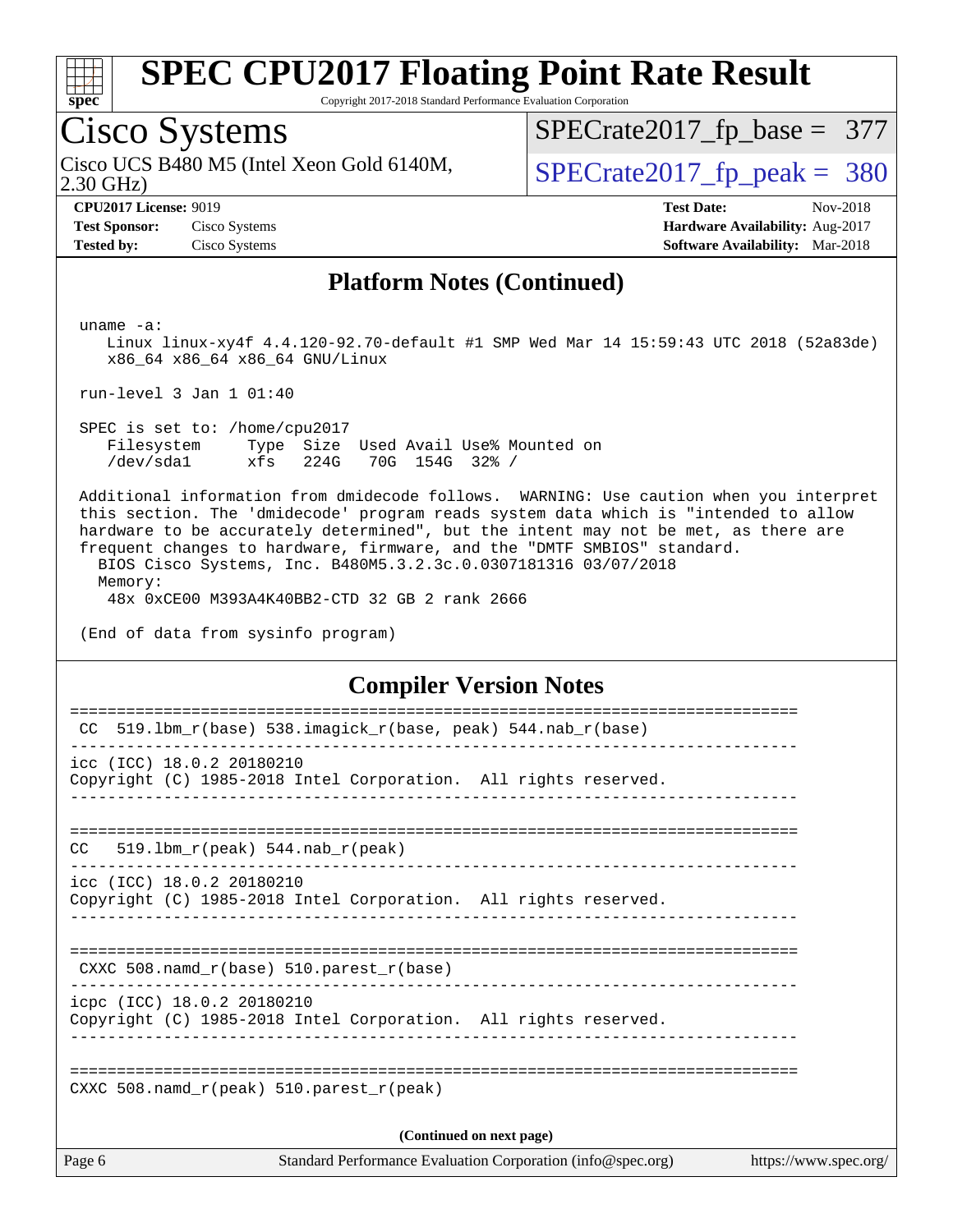

Copyright 2017-2018 Standard Performance Evaluation Corporation

# Cisco Systems

2.30 GHz) Cisco UCS B480 M5 (Intel Xeon Gold 6140M,  $\sqrt{SPECrate2017\_fp\_peak} = 380$ 

[SPECrate2017\\_fp\\_base =](http://www.spec.org/auto/cpu2017/Docs/result-fields.html#SPECrate2017fpbase) 377

**[CPU2017 License:](http://www.spec.org/auto/cpu2017/Docs/result-fields.html#CPU2017License)** 9019 **[Test Date:](http://www.spec.org/auto/cpu2017/Docs/result-fields.html#TestDate)** Nov-2018 **[Test Sponsor:](http://www.spec.org/auto/cpu2017/Docs/result-fields.html#TestSponsor)** Cisco Systems **[Hardware Availability:](http://www.spec.org/auto/cpu2017/Docs/result-fields.html#HardwareAvailability)** Aug-2017 **[Tested by:](http://www.spec.org/auto/cpu2017/Docs/result-fields.html#Testedby)** Cisco Systems **[Software Availability:](http://www.spec.org/auto/cpu2017/Docs/result-fields.html#SoftwareAvailability)** Mar-2018

#### **[Compiler Version Notes \(Continued\)](http://www.spec.org/auto/cpu2017/Docs/result-fields.html#CompilerVersionNotes)**

| Standard Performance Evaluation Corporation (info@spec.org)<br>Page 7<br>https://www.spec.org/                                                                      |  |
|---------------------------------------------------------------------------------------------------------------------------------------------------------------------|--|
| (Continued on next page)                                                                                                                                            |  |
| 503.bwaves_r(base, peak) 549.fotonik3d_r(base, peak) 554.roms_r(base)<br>FC.                                                                                        |  |
|                                                                                                                                                                     |  |
| ifort (IFORT) 18.0.2 20180210<br>Copyright (C) 1985-2018 Intel Corporation. All rights reserved.                                                                    |  |
| icc (ICC) 18.0.2 20180210<br>Copyright (C) 1985-2018 Intel Corporation. All rights reserved.                                                                        |  |
| icpc (ICC) 18.0.2 20180210<br>Copyright (C) 1985-2018 Intel Corporation. All rights reserved.                                                                       |  |
|                                                                                                                                                                     |  |
| FC 507.cactuBSSN_r(peak)                                                                                                                                            |  |
|                                                                                                                                                                     |  |
| Copyright (C) 1985-2018 Intel Corporation. All rights reserved.<br>ifort (IFORT) 18.0.2 20180210<br>Copyright (C) 1985-2018 Intel Corporation. All rights reserved. |  |
| icc (ICC) 18.0.2 20180210                                                                                                                                           |  |
| icpc (ICC) 18.0.2 20180210<br>Copyright (C) 1985-2018 Intel Corporation. All rights reserved.                                                                       |  |
| FC 507.cactuBSSN_r(base)<br>-------------------------                                                                                                               |  |
|                                                                                                                                                                     |  |
| Copyright (C) 1985-2018 Intel Corporation. All rights reserved.                                                                                                     |  |
| Copyright (C) 1985-2018 Intel Corporation. All rights reserved.<br>icc (ICC) 18.0.2 20180210                                                                        |  |
| icpc (ICC) 18.0.2 20180210                                                                                                                                          |  |
| 511.povray_r(peak) 526.blender_r(peak)<br>CC                                                                                                                        |  |
|                                                                                                                                                                     |  |
| Copyright (C) 1985-2018 Intel Corporation. All rights reserved.                                                                                                     |  |
| Copyright (C) 1985-2018 Intel Corporation. All rights reserved.<br>icc (ICC) 18.0.2 20180210                                                                        |  |
| icpc (ICC) 18.0.2 20180210                                                                                                                                          |  |
| 511.povray_r(base) 526.blender_r(base)<br>CC.                                                                                                                       |  |
|                                                                                                                                                                     |  |
| icpc (ICC) 18.0.2 20180210<br>Copyright (C) 1985-2018 Intel Corporation. All rights reserved.                                                                       |  |
|                                                                                                                                                                     |  |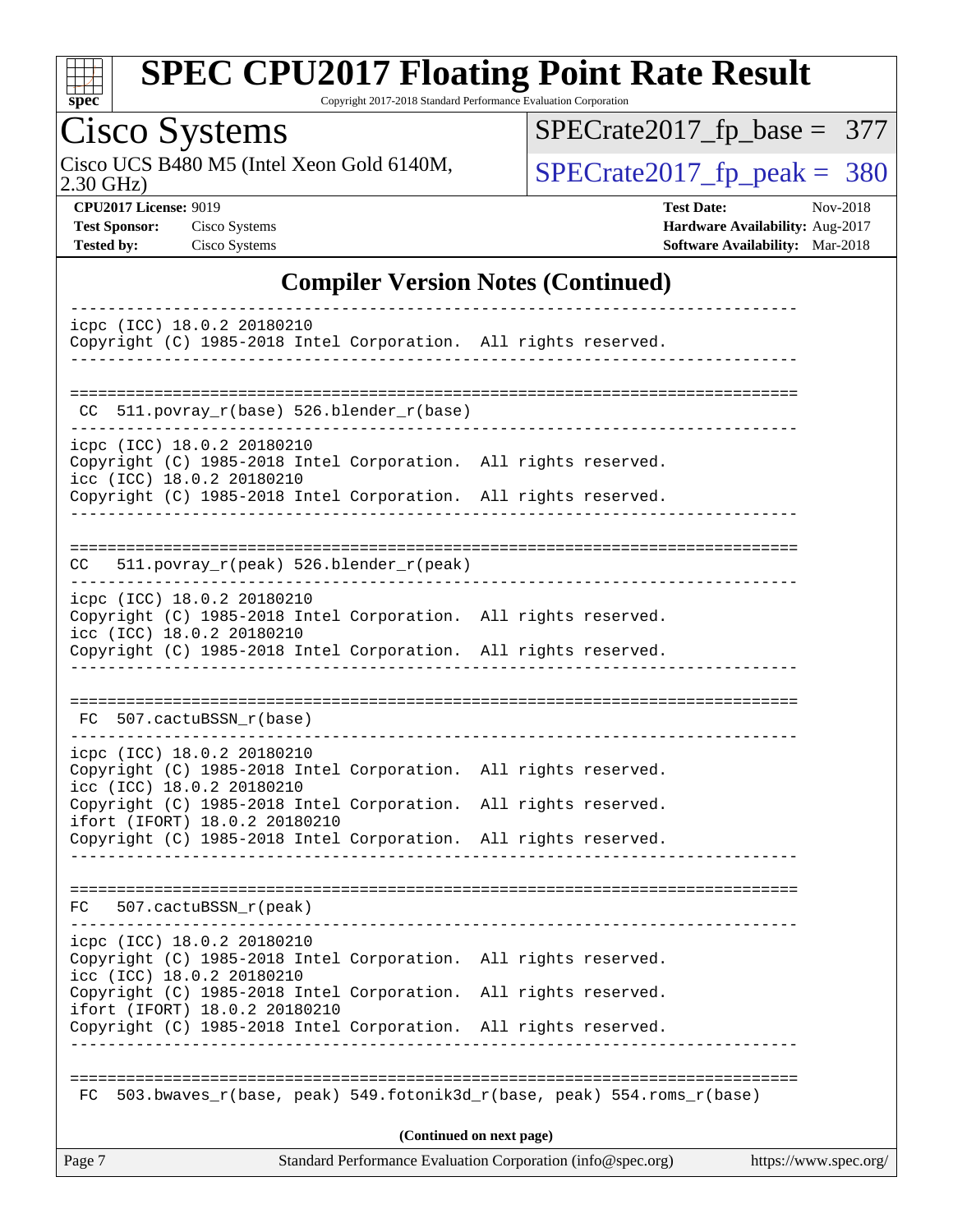

Copyright 2017-2018 Standard Performance Evaluation Corporation

### Cisco Systems

Cisco UCS B480 M5 (Intel Xeon Gold 6140M,  $\sqrt{SPECrate2017\_fp\_peak} = 380$ 

[SPECrate2017\\_fp\\_base =](http://www.spec.org/auto/cpu2017/Docs/result-fields.html#SPECrate2017fpbase) 377

2.30 GHz)

**[CPU2017 License:](http://www.spec.org/auto/cpu2017/Docs/result-fields.html#CPU2017License)** 9019 **[Test Date:](http://www.spec.org/auto/cpu2017/Docs/result-fields.html#TestDate)** Nov-2018 **[Test Sponsor:](http://www.spec.org/auto/cpu2017/Docs/result-fields.html#TestSponsor)** Cisco Systems **[Hardware Availability:](http://www.spec.org/auto/cpu2017/Docs/result-fields.html#HardwareAvailability)** Aug-2017 **[Tested by:](http://www.spec.org/auto/cpu2017/Docs/result-fields.html#Testedby)** Cisco Systems **[Software Availability:](http://www.spec.org/auto/cpu2017/Docs/result-fields.html#SoftwareAvailability)** Mar-2018

#### **[Compiler Version Notes \(Continued\)](http://www.spec.org/auto/cpu2017/Docs/result-fields.html#CompilerVersionNotes)**

| ifort (IFORT) 18.0.2 20180210<br>Copyright (C) 1985-2018 Intel Corporation. All rights reserved.                                                                                                 |  |
|--------------------------------------------------------------------------------------------------------------------------------------------------------------------------------------------------|--|
| $FC$ 554. roms $r$ (peak)                                                                                                                                                                        |  |
|                                                                                                                                                                                                  |  |
| ifort (IFORT) 18.0.2 20180210<br>Copyright (C) 1985-2018 Intel Corporation. All rights reserved.                                                                                                 |  |
|                                                                                                                                                                                                  |  |
| CC $521.$ wrf r(base) 527.cam4 r(base)                                                                                                                                                           |  |
| ifort (IFORT) 18.0.2 20180210<br>Copyright (C) 1985-2018 Intel Corporation. All rights reserved.<br>icc (ICC) 18.0.2 20180210<br>Copyright (C) 1985-2018 Intel Corporation. All rights reserved. |  |
| $CC = 521$ .wrf $r(\text{peak})$ 527.cam4 $r(\text{peak})$                                                                                                                                       |  |
| ifort (IFORT) 18.0.2 20180210<br>Copyright (C) 1985-2018 Intel Corporation. All rights reserved.<br>icc (ICC) 18.0.2 20180210<br>Copyright (C) 1985-2018 Intel Corporation. All rights reserved. |  |
|                                                                                                                                                                                                  |  |

#### **[Base Compiler Invocation](http://www.spec.org/auto/cpu2017/Docs/result-fields.html#BaseCompilerInvocation)**

[C benchmarks](http://www.spec.org/auto/cpu2017/Docs/result-fields.html#Cbenchmarks): [icc -m64 -std=c11](http://www.spec.org/cpu2017/results/res2018q4/cpu2017-20181127-09982.flags.html#user_CCbase_intel_icc_64bit_c11_33ee0cdaae7deeeab2a9725423ba97205ce30f63b9926c2519791662299b76a0318f32ddfffdc46587804de3178b4f9328c46fa7c2b0cd779d7a61945c91cd35)

[C++ benchmarks:](http://www.spec.org/auto/cpu2017/Docs/result-fields.html#CXXbenchmarks) [icpc -m64](http://www.spec.org/cpu2017/results/res2018q4/cpu2017-20181127-09982.flags.html#user_CXXbase_intel_icpc_64bit_4ecb2543ae3f1412ef961e0650ca070fec7b7afdcd6ed48761b84423119d1bf6bdf5cad15b44d48e7256388bc77273b966e5eb805aefd121eb22e9299b2ec9d9)

[Fortran benchmarks](http://www.spec.org/auto/cpu2017/Docs/result-fields.html#Fortranbenchmarks): [ifort -m64](http://www.spec.org/cpu2017/results/res2018q4/cpu2017-20181127-09982.flags.html#user_FCbase_intel_ifort_64bit_24f2bb282fbaeffd6157abe4f878425411749daecae9a33200eee2bee2fe76f3b89351d69a8130dd5949958ce389cf37ff59a95e7a40d588e8d3a57e0c3fd751)

[Benchmarks using both Fortran and C](http://www.spec.org/auto/cpu2017/Docs/result-fields.html#BenchmarksusingbothFortranandC): [ifort -m64](http://www.spec.org/cpu2017/results/res2018q4/cpu2017-20181127-09982.flags.html#user_CC_FCbase_intel_ifort_64bit_24f2bb282fbaeffd6157abe4f878425411749daecae9a33200eee2bee2fe76f3b89351d69a8130dd5949958ce389cf37ff59a95e7a40d588e8d3a57e0c3fd751) [icc -m64 -std=c11](http://www.spec.org/cpu2017/results/res2018q4/cpu2017-20181127-09982.flags.html#user_CC_FCbase_intel_icc_64bit_c11_33ee0cdaae7deeeab2a9725423ba97205ce30f63b9926c2519791662299b76a0318f32ddfffdc46587804de3178b4f9328c46fa7c2b0cd779d7a61945c91cd35)

[Benchmarks using both C and C++](http://www.spec.org/auto/cpu2017/Docs/result-fields.html#BenchmarksusingbothCandCXX): [icpc -m64](http://www.spec.org/cpu2017/results/res2018q4/cpu2017-20181127-09982.flags.html#user_CC_CXXbase_intel_icpc_64bit_4ecb2543ae3f1412ef961e0650ca070fec7b7afdcd6ed48761b84423119d1bf6bdf5cad15b44d48e7256388bc77273b966e5eb805aefd121eb22e9299b2ec9d9) [icc -m64 -std=c11](http://www.spec.org/cpu2017/results/res2018q4/cpu2017-20181127-09982.flags.html#user_CC_CXXbase_intel_icc_64bit_c11_33ee0cdaae7deeeab2a9725423ba97205ce30f63b9926c2519791662299b76a0318f32ddfffdc46587804de3178b4f9328c46fa7c2b0cd779d7a61945c91cd35)

**(Continued on next page)**

Page 8 Standard Performance Evaluation Corporation [\(info@spec.org\)](mailto:info@spec.org) <https://www.spec.org/>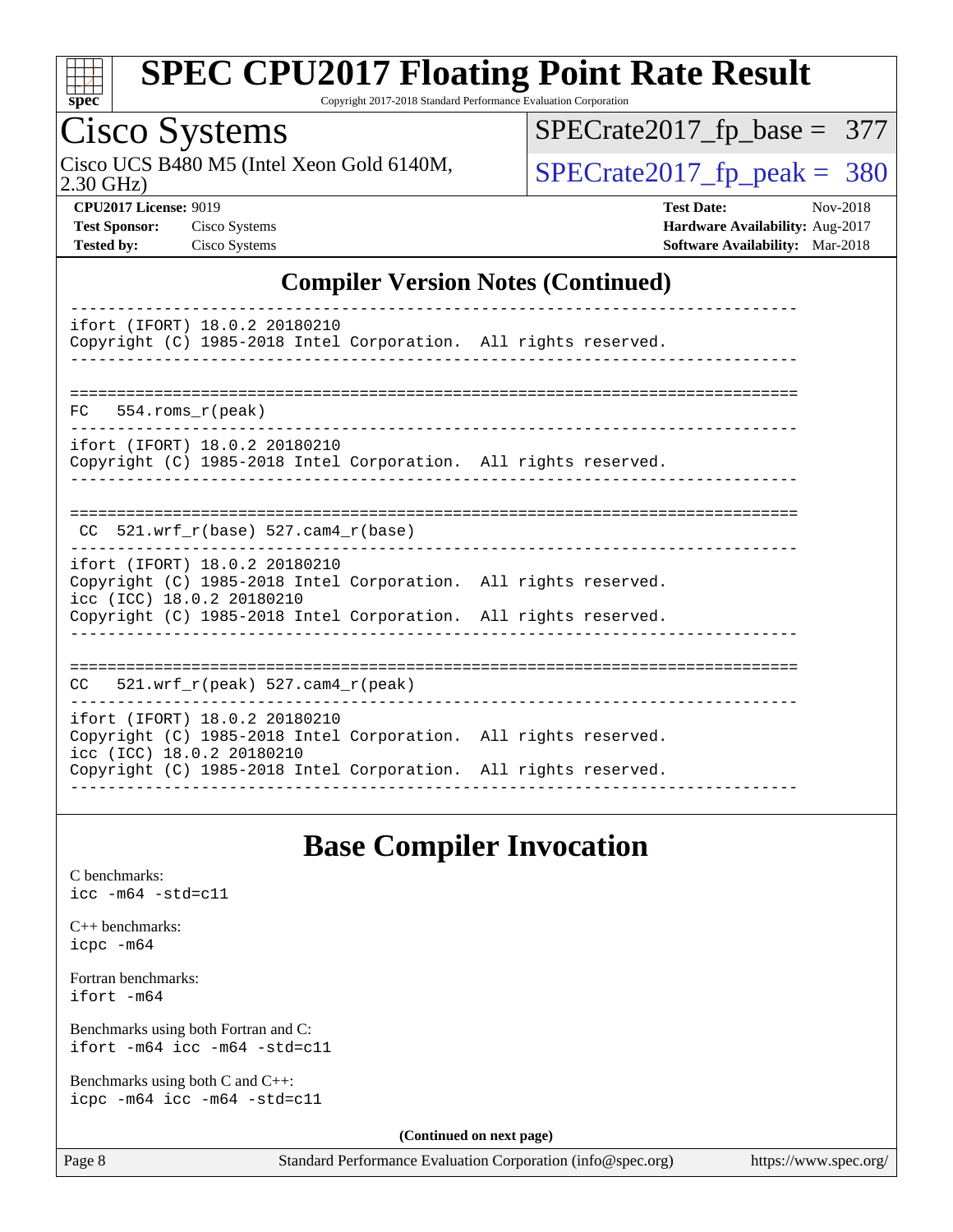

Copyright 2017-2018 Standard Performance Evaluation Corporation

### Cisco Systems

Cisco UCS B480 M5 (Intel Xeon Gold 6140M,  $\begin{array}{c|c} | \text{SPECrate2017\_fp\_peak} = 380 \end{array}$ 

[SPECrate2017\\_fp\\_base =](http://www.spec.org/auto/cpu2017/Docs/result-fields.html#SPECrate2017fpbase) 377

2.30 GHz)

**[CPU2017 License:](http://www.spec.org/auto/cpu2017/Docs/result-fields.html#CPU2017License)** 9019 **[Test Date:](http://www.spec.org/auto/cpu2017/Docs/result-fields.html#TestDate)** Nov-2018 **[Test Sponsor:](http://www.spec.org/auto/cpu2017/Docs/result-fields.html#TestSponsor)** Cisco Systems **Cisco Systems [Hardware Availability:](http://www.spec.org/auto/cpu2017/Docs/result-fields.html#HardwareAvailability)** Aug-2017 **[Tested by:](http://www.spec.org/auto/cpu2017/Docs/result-fields.html#Testedby)** Cisco Systems **[Software Availability:](http://www.spec.org/auto/cpu2017/Docs/result-fields.html#SoftwareAvailability)** Mar-2018

### **[Base Compiler Invocation \(Continued\)](http://www.spec.org/auto/cpu2017/Docs/result-fields.html#BaseCompilerInvocation)**

[Benchmarks using Fortran, C, and C++:](http://www.spec.org/auto/cpu2017/Docs/result-fields.html#BenchmarksusingFortranCandCXX) [icpc -m64](http://www.spec.org/cpu2017/results/res2018q4/cpu2017-20181127-09982.flags.html#user_CC_CXX_FCbase_intel_icpc_64bit_4ecb2543ae3f1412ef961e0650ca070fec7b7afdcd6ed48761b84423119d1bf6bdf5cad15b44d48e7256388bc77273b966e5eb805aefd121eb22e9299b2ec9d9) [icc -m64 -std=c11](http://www.spec.org/cpu2017/results/res2018q4/cpu2017-20181127-09982.flags.html#user_CC_CXX_FCbase_intel_icc_64bit_c11_33ee0cdaae7deeeab2a9725423ba97205ce30f63b9926c2519791662299b76a0318f32ddfffdc46587804de3178b4f9328c46fa7c2b0cd779d7a61945c91cd35) [ifort -m64](http://www.spec.org/cpu2017/results/res2018q4/cpu2017-20181127-09982.flags.html#user_CC_CXX_FCbase_intel_ifort_64bit_24f2bb282fbaeffd6157abe4f878425411749daecae9a33200eee2bee2fe76f3b89351d69a8130dd5949958ce389cf37ff59a95e7a40d588e8d3a57e0c3fd751)

#### **[Base Portability Flags](http://www.spec.org/auto/cpu2017/Docs/result-fields.html#BasePortabilityFlags)**

 503.bwaves\_r: [-DSPEC\\_LP64](http://www.spec.org/cpu2017/results/res2018q4/cpu2017-20181127-09982.flags.html#suite_basePORTABILITY503_bwaves_r_DSPEC_LP64) 507.cactuBSSN\_r: [-DSPEC\\_LP64](http://www.spec.org/cpu2017/results/res2018q4/cpu2017-20181127-09982.flags.html#suite_basePORTABILITY507_cactuBSSN_r_DSPEC_LP64) 508.namd\_r: [-DSPEC\\_LP64](http://www.spec.org/cpu2017/results/res2018q4/cpu2017-20181127-09982.flags.html#suite_basePORTABILITY508_namd_r_DSPEC_LP64) 510.parest\_r: [-DSPEC\\_LP64](http://www.spec.org/cpu2017/results/res2018q4/cpu2017-20181127-09982.flags.html#suite_basePORTABILITY510_parest_r_DSPEC_LP64) 511.povray\_r: [-DSPEC\\_LP64](http://www.spec.org/cpu2017/results/res2018q4/cpu2017-20181127-09982.flags.html#suite_basePORTABILITY511_povray_r_DSPEC_LP64) 519.lbm\_r: [-DSPEC\\_LP64](http://www.spec.org/cpu2017/results/res2018q4/cpu2017-20181127-09982.flags.html#suite_basePORTABILITY519_lbm_r_DSPEC_LP64) 521.wrf\_r: [-DSPEC\\_LP64](http://www.spec.org/cpu2017/results/res2018q4/cpu2017-20181127-09982.flags.html#suite_basePORTABILITY521_wrf_r_DSPEC_LP64) [-DSPEC\\_CASE\\_FLAG](http://www.spec.org/cpu2017/results/res2018q4/cpu2017-20181127-09982.flags.html#b521.wrf_r_baseCPORTABILITY_DSPEC_CASE_FLAG) [-convert big\\_endian](http://www.spec.org/cpu2017/results/res2018q4/cpu2017-20181127-09982.flags.html#user_baseFPORTABILITY521_wrf_r_convert_big_endian_c3194028bc08c63ac5d04de18c48ce6d347e4e562e8892b8bdbdc0214820426deb8554edfa529a3fb25a586e65a3d812c835984020483e7e73212c4d31a38223) 526.blender\_r: [-DSPEC\\_LP64](http://www.spec.org/cpu2017/results/res2018q4/cpu2017-20181127-09982.flags.html#suite_basePORTABILITY526_blender_r_DSPEC_LP64) [-DSPEC\\_LINUX](http://www.spec.org/cpu2017/results/res2018q4/cpu2017-20181127-09982.flags.html#b526.blender_r_baseCPORTABILITY_DSPEC_LINUX) [-funsigned-char](http://www.spec.org/cpu2017/results/res2018q4/cpu2017-20181127-09982.flags.html#user_baseCPORTABILITY526_blender_r_force_uchar_40c60f00ab013830e2dd6774aeded3ff59883ba5a1fc5fc14077f794d777847726e2a5858cbc7672e36e1b067e7e5c1d9a74f7176df07886a243d7cc18edfe67) 527.cam4\_r: [-DSPEC\\_LP64](http://www.spec.org/cpu2017/results/res2018q4/cpu2017-20181127-09982.flags.html#suite_basePORTABILITY527_cam4_r_DSPEC_LP64) [-DSPEC\\_CASE\\_FLAG](http://www.spec.org/cpu2017/results/res2018q4/cpu2017-20181127-09982.flags.html#b527.cam4_r_baseCPORTABILITY_DSPEC_CASE_FLAG) 538.imagick\_r: [-DSPEC\\_LP64](http://www.spec.org/cpu2017/results/res2018q4/cpu2017-20181127-09982.flags.html#suite_basePORTABILITY538_imagick_r_DSPEC_LP64) 544.nab\_r: [-DSPEC\\_LP64](http://www.spec.org/cpu2017/results/res2018q4/cpu2017-20181127-09982.flags.html#suite_basePORTABILITY544_nab_r_DSPEC_LP64) 549.fotonik3d\_r: [-DSPEC\\_LP64](http://www.spec.org/cpu2017/results/res2018q4/cpu2017-20181127-09982.flags.html#suite_basePORTABILITY549_fotonik3d_r_DSPEC_LP64) 554.roms\_r: [-DSPEC\\_LP64](http://www.spec.org/cpu2017/results/res2018q4/cpu2017-20181127-09982.flags.html#suite_basePORTABILITY554_roms_r_DSPEC_LP64)

#### **[Base Optimization Flags](http://www.spec.org/auto/cpu2017/Docs/result-fields.html#BaseOptimizationFlags)**

[C benchmarks](http://www.spec.org/auto/cpu2017/Docs/result-fields.html#Cbenchmarks): [-xCORE-AVX2](http://www.spec.org/cpu2017/results/res2018q4/cpu2017-20181127-09982.flags.html#user_CCbase_f-xCORE-AVX2) [-ipo](http://www.spec.org/cpu2017/results/res2018q4/cpu2017-20181127-09982.flags.html#user_CCbase_f-ipo) [-O3](http://www.spec.org/cpu2017/results/res2018q4/cpu2017-20181127-09982.flags.html#user_CCbase_f-O3) [-no-prec-div](http://www.spec.org/cpu2017/results/res2018q4/cpu2017-20181127-09982.flags.html#user_CCbase_f-no-prec-div) [-qopt-prefetch](http://www.spec.org/cpu2017/results/res2018q4/cpu2017-20181127-09982.flags.html#user_CCbase_f-qopt-prefetch) [-ffinite-math-only](http://www.spec.org/cpu2017/results/res2018q4/cpu2017-20181127-09982.flags.html#user_CCbase_f_finite_math_only_cb91587bd2077682c4b38af759c288ed7c732db004271a9512da14a4f8007909a5f1427ecbf1a0fb78ff2a814402c6114ac565ca162485bbcae155b5e4258871) [-qopt-mem-layout-trans=3](http://www.spec.org/cpu2017/results/res2018q4/cpu2017-20181127-09982.flags.html#user_CCbase_f-qopt-mem-layout-trans_de80db37974c74b1f0e20d883f0b675c88c3b01e9d123adea9b28688d64333345fb62bc4a798493513fdb68f60282f9a726aa07f478b2f7113531aecce732043) [C++ benchmarks:](http://www.spec.org/auto/cpu2017/Docs/result-fields.html#CXXbenchmarks) [-xCORE-AVX2](http://www.spec.org/cpu2017/results/res2018q4/cpu2017-20181127-09982.flags.html#user_CXXbase_f-xCORE-AVX2) [-ipo](http://www.spec.org/cpu2017/results/res2018q4/cpu2017-20181127-09982.flags.html#user_CXXbase_f-ipo) [-O3](http://www.spec.org/cpu2017/results/res2018q4/cpu2017-20181127-09982.flags.html#user_CXXbase_f-O3) [-no-prec-div](http://www.spec.org/cpu2017/results/res2018q4/cpu2017-20181127-09982.flags.html#user_CXXbase_f-no-prec-div) [-qopt-prefetch](http://www.spec.org/cpu2017/results/res2018q4/cpu2017-20181127-09982.flags.html#user_CXXbase_f-qopt-prefetch) [-ffinite-math-only](http://www.spec.org/cpu2017/results/res2018q4/cpu2017-20181127-09982.flags.html#user_CXXbase_f_finite_math_only_cb91587bd2077682c4b38af759c288ed7c732db004271a9512da14a4f8007909a5f1427ecbf1a0fb78ff2a814402c6114ac565ca162485bbcae155b5e4258871) [-qopt-mem-layout-trans=3](http://www.spec.org/cpu2017/results/res2018q4/cpu2017-20181127-09982.flags.html#user_CXXbase_f-qopt-mem-layout-trans_de80db37974c74b1f0e20d883f0b675c88c3b01e9d123adea9b28688d64333345fb62bc4a798493513fdb68f60282f9a726aa07f478b2f7113531aecce732043) [Fortran benchmarks](http://www.spec.org/auto/cpu2017/Docs/result-fields.html#Fortranbenchmarks): [-xCORE-AVX2](http://www.spec.org/cpu2017/results/res2018q4/cpu2017-20181127-09982.flags.html#user_FCbase_f-xCORE-AVX2) [-ipo](http://www.spec.org/cpu2017/results/res2018q4/cpu2017-20181127-09982.flags.html#user_FCbase_f-ipo) [-O3](http://www.spec.org/cpu2017/results/res2018q4/cpu2017-20181127-09982.flags.html#user_FCbase_f-O3) [-no-prec-div](http://www.spec.org/cpu2017/results/res2018q4/cpu2017-20181127-09982.flags.html#user_FCbase_f-no-prec-div) [-qopt-prefetch](http://www.spec.org/cpu2017/results/res2018q4/cpu2017-20181127-09982.flags.html#user_FCbase_f-qopt-prefetch) [-ffinite-math-only](http://www.spec.org/cpu2017/results/res2018q4/cpu2017-20181127-09982.flags.html#user_FCbase_f_finite_math_only_cb91587bd2077682c4b38af759c288ed7c732db004271a9512da14a4f8007909a5f1427ecbf1a0fb78ff2a814402c6114ac565ca162485bbcae155b5e4258871) [-qopt-mem-layout-trans=3](http://www.spec.org/cpu2017/results/res2018q4/cpu2017-20181127-09982.flags.html#user_FCbase_f-qopt-mem-layout-trans_de80db37974c74b1f0e20d883f0b675c88c3b01e9d123adea9b28688d64333345fb62bc4a798493513fdb68f60282f9a726aa07f478b2f7113531aecce732043) [-nostandard-realloc-lhs](http://www.spec.org/cpu2017/results/res2018q4/cpu2017-20181127-09982.flags.html#user_FCbase_f_2003_std_realloc_82b4557e90729c0f113870c07e44d33d6f5a304b4f63d4c15d2d0f1fab99f5daaed73bdb9275d9ae411527f28b936061aa8b9c8f2d63842963b95c9dd6426b8a) [-align array32byte](http://www.spec.org/cpu2017/results/res2018q4/cpu2017-20181127-09982.flags.html#user_FCbase_align_array32byte_b982fe038af199962ba9a80c053b8342c548c85b40b8e86eb3cc33dee0d7986a4af373ac2d51c3f7cf710a18d62fdce2948f201cd044323541f22fc0fffc51b6) [Benchmarks using both Fortran and C](http://www.spec.org/auto/cpu2017/Docs/result-fields.html#BenchmarksusingbothFortranandC): [-xCORE-AVX2](http://www.spec.org/cpu2017/results/res2018q4/cpu2017-20181127-09982.flags.html#user_CC_FCbase_f-xCORE-AVX2) [-ipo](http://www.spec.org/cpu2017/results/res2018q4/cpu2017-20181127-09982.flags.html#user_CC_FCbase_f-ipo) [-O3](http://www.spec.org/cpu2017/results/res2018q4/cpu2017-20181127-09982.flags.html#user_CC_FCbase_f-O3) [-no-prec-div](http://www.spec.org/cpu2017/results/res2018q4/cpu2017-20181127-09982.flags.html#user_CC_FCbase_f-no-prec-div) [-qopt-prefetch](http://www.spec.org/cpu2017/results/res2018q4/cpu2017-20181127-09982.flags.html#user_CC_FCbase_f-qopt-prefetch) [-ffinite-math-only](http://www.spec.org/cpu2017/results/res2018q4/cpu2017-20181127-09982.flags.html#user_CC_FCbase_f_finite_math_only_cb91587bd2077682c4b38af759c288ed7c732db004271a9512da14a4f8007909a5f1427ecbf1a0fb78ff2a814402c6114ac565ca162485bbcae155b5e4258871) [-qopt-mem-layout-trans=3](http://www.spec.org/cpu2017/results/res2018q4/cpu2017-20181127-09982.flags.html#user_CC_FCbase_f-qopt-mem-layout-trans_de80db37974c74b1f0e20d883f0b675c88c3b01e9d123adea9b28688d64333345fb62bc4a798493513fdb68f60282f9a726aa07f478b2f7113531aecce732043) [-nostandard-realloc-lhs](http://www.spec.org/cpu2017/results/res2018q4/cpu2017-20181127-09982.flags.html#user_CC_FCbase_f_2003_std_realloc_82b4557e90729c0f113870c07e44d33d6f5a304b4f63d4c15d2d0f1fab99f5daaed73bdb9275d9ae411527f28b936061aa8b9c8f2d63842963b95c9dd6426b8a) [-align array32byte](http://www.spec.org/cpu2017/results/res2018q4/cpu2017-20181127-09982.flags.html#user_CC_FCbase_align_array32byte_b982fe038af199962ba9a80c053b8342c548c85b40b8e86eb3cc33dee0d7986a4af373ac2d51c3f7cf710a18d62fdce2948f201cd044323541f22fc0fffc51b6) [Benchmarks using both C and C++](http://www.spec.org/auto/cpu2017/Docs/result-fields.html#BenchmarksusingbothCandCXX): [-xCORE-AVX2](http://www.spec.org/cpu2017/results/res2018q4/cpu2017-20181127-09982.flags.html#user_CC_CXXbase_f-xCORE-AVX2) [-ipo](http://www.spec.org/cpu2017/results/res2018q4/cpu2017-20181127-09982.flags.html#user_CC_CXXbase_f-ipo) [-O3](http://www.spec.org/cpu2017/results/res2018q4/cpu2017-20181127-09982.flags.html#user_CC_CXXbase_f-O3) [-no-prec-div](http://www.spec.org/cpu2017/results/res2018q4/cpu2017-20181127-09982.flags.html#user_CC_CXXbase_f-no-prec-div) [-qopt-prefetch](http://www.spec.org/cpu2017/results/res2018q4/cpu2017-20181127-09982.flags.html#user_CC_CXXbase_f-qopt-prefetch) [-ffinite-math-only](http://www.spec.org/cpu2017/results/res2018q4/cpu2017-20181127-09982.flags.html#user_CC_CXXbase_f_finite_math_only_cb91587bd2077682c4b38af759c288ed7c732db004271a9512da14a4f8007909a5f1427ecbf1a0fb78ff2a814402c6114ac565ca162485bbcae155b5e4258871) [-qopt-mem-layout-trans=3](http://www.spec.org/cpu2017/results/res2018q4/cpu2017-20181127-09982.flags.html#user_CC_CXXbase_f-qopt-mem-layout-trans_de80db37974c74b1f0e20d883f0b675c88c3b01e9d123adea9b28688d64333345fb62bc4a798493513fdb68f60282f9a726aa07f478b2f7113531aecce732043) **(Continued on next page)**

| Page 9 | Standard Performance Evaluation Corporation (info@spec.org) | https://www.spec.org/ |
|--------|-------------------------------------------------------------|-----------------------|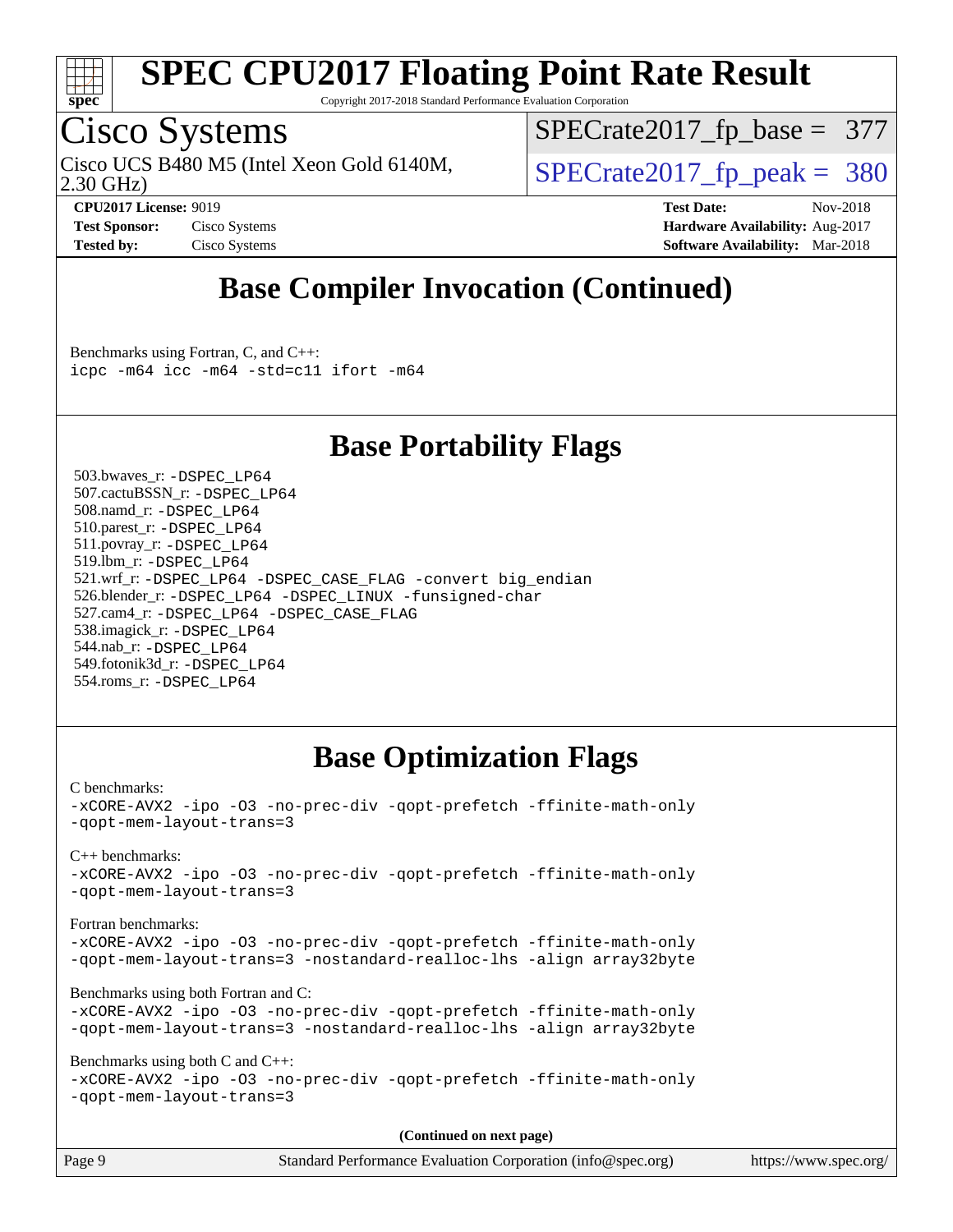

Copyright 2017-2018 Standard Performance Evaluation Corporation

### Cisco Systems

Cisco UCS B480 M5 (Intel Xeon Gold 6140M,  $\begin{array}{c|c} | \text{SPECrate2017\_fp\_peak} = 380 \end{array}$ 

[SPECrate2017\\_fp\\_base =](http://www.spec.org/auto/cpu2017/Docs/result-fields.html#SPECrate2017fpbase) 377

2.30 GHz)

**[CPU2017 License:](http://www.spec.org/auto/cpu2017/Docs/result-fields.html#CPU2017License)** 9019 **[Test Date:](http://www.spec.org/auto/cpu2017/Docs/result-fields.html#TestDate)** Nov-2018 **[Test Sponsor:](http://www.spec.org/auto/cpu2017/Docs/result-fields.html#TestSponsor)** Cisco Systems **[Hardware Availability:](http://www.spec.org/auto/cpu2017/Docs/result-fields.html#HardwareAvailability)** Aug-2017 **[Tested by:](http://www.spec.org/auto/cpu2017/Docs/result-fields.html#Testedby)** Cisco Systems **[Software Availability:](http://www.spec.org/auto/cpu2017/Docs/result-fields.html#SoftwareAvailability)** Mar-2018

### **[Base Optimization Flags \(Continued\)](http://www.spec.org/auto/cpu2017/Docs/result-fields.html#BaseOptimizationFlags)**

[Benchmarks using Fortran, C, and C++:](http://www.spec.org/auto/cpu2017/Docs/result-fields.html#BenchmarksusingFortranCandCXX)

[-xCORE-AVX2](http://www.spec.org/cpu2017/results/res2018q4/cpu2017-20181127-09982.flags.html#user_CC_CXX_FCbase_f-xCORE-AVX2) [-ipo](http://www.spec.org/cpu2017/results/res2018q4/cpu2017-20181127-09982.flags.html#user_CC_CXX_FCbase_f-ipo) [-O3](http://www.spec.org/cpu2017/results/res2018q4/cpu2017-20181127-09982.flags.html#user_CC_CXX_FCbase_f-O3) [-no-prec-div](http://www.spec.org/cpu2017/results/res2018q4/cpu2017-20181127-09982.flags.html#user_CC_CXX_FCbase_f-no-prec-div) [-qopt-prefetch](http://www.spec.org/cpu2017/results/res2018q4/cpu2017-20181127-09982.flags.html#user_CC_CXX_FCbase_f-qopt-prefetch) [-ffinite-math-only](http://www.spec.org/cpu2017/results/res2018q4/cpu2017-20181127-09982.flags.html#user_CC_CXX_FCbase_f_finite_math_only_cb91587bd2077682c4b38af759c288ed7c732db004271a9512da14a4f8007909a5f1427ecbf1a0fb78ff2a814402c6114ac565ca162485bbcae155b5e4258871) [-qopt-mem-layout-trans=3](http://www.spec.org/cpu2017/results/res2018q4/cpu2017-20181127-09982.flags.html#user_CC_CXX_FCbase_f-qopt-mem-layout-trans_de80db37974c74b1f0e20d883f0b675c88c3b01e9d123adea9b28688d64333345fb62bc4a798493513fdb68f60282f9a726aa07f478b2f7113531aecce732043) [-nostandard-realloc-lhs](http://www.spec.org/cpu2017/results/res2018q4/cpu2017-20181127-09982.flags.html#user_CC_CXX_FCbase_f_2003_std_realloc_82b4557e90729c0f113870c07e44d33d6f5a304b4f63d4c15d2d0f1fab99f5daaed73bdb9275d9ae411527f28b936061aa8b9c8f2d63842963b95c9dd6426b8a) [-align array32byte](http://www.spec.org/cpu2017/results/res2018q4/cpu2017-20181127-09982.flags.html#user_CC_CXX_FCbase_align_array32byte_b982fe038af199962ba9a80c053b8342c548c85b40b8e86eb3cc33dee0d7986a4af373ac2d51c3f7cf710a18d62fdce2948f201cd044323541f22fc0fffc51b6)

#### **[Peak Compiler Invocation](http://www.spec.org/auto/cpu2017/Docs/result-fields.html#PeakCompilerInvocation)**

[C benchmarks](http://www.spec.org/auto/cpu2017/Docs/result-fields.html#Cbenchmarks): [icc -m64 -std=c11](http://www.spec.org/cpu2017/results/res2018q4/cpu2017-20181127-09982.flags.html#user_CCpeak_intel_icc_64bit_c11_33ee0cdaae7deeeab2a9725423ba97205ce30f63b9926c2519791662299b76a0318f32ddfffdc46587804de3178b4f9328c46fa7c2b0cd779d7a61945c91cd35)

[C++ benchmarks:](http://www.spec.org/auto/cpu2017/Docs/result-fields.html#CXXbenchmarks) [icpc -m64](http://www.spec.org/cpu2017/results/res2018q4/cpu2017-20181127-09982.flags.html#user_CXXpeak_intel_icpc_64bit_4ecb2543ae3f1412ef961e0650ca070fec7b7afdcd6ed48761b84423119d1bf6bdf5cad15b44d48e7256388bc77273b966e5eb805aefd121eb22e9299b2ec9d9)

[Fortran benchmarks](http://www.spec.org/auto/cpu2017/Docs/result-fields.html#Fortranbenchmarks): [ifort -m64](http://www.spec.org/cpu2017/results/res2018q4/cpu2017-20181127-09982.flags.html#user_FCpeak_intel_ifort_64bit_24f2bb282fbaeffd6157abe4f878425411749daecae9a33200eee2bee2fe76f3b89351d69a8130dd5949958ce389cf37ff59a95e7a40d588e8d3a57e0c3fd751)

[Benchmarks using both Fortran and C](http://www.spec.org/auto/cpu2017/Docs/result-fields.html#BenchmarksusingbothFortranandC): [ifort -m64](http://www.spec.org/cpu2017/results/res2018q4/cpu2017-20181127-09982.flags.html#user_CC_FCpeak_intel_ifort_64bit_24f2bb282fbaeffd6157abe4f878425411749daecae9a33200eee2bee2fe76f3b89351d69a8130dd5949958ce389cf37ff59a95e7a40d588e8d3a57e0c3fd751) [icc -m64 -std=c11](http://www.spec.org/cpu2017/results/res2018q4/cpu2017-20181127-09982.flags.html#user_CC_FCpeak_intel_icc_64bit_c11_33ee0cdaae7deeeab2a9725423ba97205ce30f63b9926c2519791662299b76a0318f32ddfffdc46587804de3178b4f9328c46fa7c2b0cd779d7a61945c91cd35)

[Benchmarks using both C and C++](http://www.spec.org/auto/cpu2017/Docs/result-fields.html#BenchmarksusingbothCandCXX): [icpc -m64](http://www.spec.org/cpu2017/results/res2018q4/cpu2017-20181127-09982.flags.html#user_CC_CXXpeak_intel_icpc_64bit_4ecb2543ae3f1412ef961e0650ca070fec7b7afdcd6ed48761b84423119d1bf6bdf5cad15b44d48e7256388bc77273b966e5eb805aefd121eb22e9299b2ec9d9) [icc -m64 -std=c11](http://www.spec.org/cpu2017/results/res2018q4/cpu2017-20181127-09982.flags.html#user_CC_CXXpeak_intel_icc_64bit_c11_33ee0cdaae7deeeab2a9725423ba97205ce30f63b9926c2519791662299b76a0318f32ddfffdc46587804de3178b4f9328c46fa7c2b0cd779d7a61945c91cd35)

[Benchmarks using Fortran, C, and C++:](http://www.spec.org/auto/cpu2017/Docs/result-fields.html#BenchmarksusingFortranCandCXX) [icpc -m64](http://www.spec.org/cpu2017/results/res2018q4/cpu2017-20181127-09982.flags.html#user_CC_CXX_FCpeak_intel_icpc_64bit_4ecb2543ae3f1412ef961e0650ca070fec7b7afdcd6ed48761b84423119d1bf6bdf5cad15b44d48e7256388bc77273b966e5eb805aefd121eb22e9299b2ec9d9) [icc -m64 -std=c11](http://www.spec.org/cpu2017/results/res2018q4/cpu2017-20181127-09982.flags.html#user_CC_CXX_FCpeak_intel_icc_64bit_c11_33ee0cdaae7deeeab2a9725423ba97205ce30f63b9926c2519791662299b76a0318f32ddfffdc46587804de3178b4f9328c46fa7c2b0cd779d7a61945c91cd35) [ifort -m64](http://www.spec.org/cpu2017/results/res2018q4/cpu2017-20181127-09982.flags.html#user_CC_CXX_FCpeak_intel_ifort_64bit_24f2bb282fbaeffd6157abe4f878425411749daecae9a33200eee2bee2fe76f3b89351d69a8130dd5949958ce389cf37ff59a95e7a40d588e8d3a57e0c3fd751)

#### **[Peak Portability Flags](http://www.spec.org/auto/cpu2017/Docs/result-fields.html#PeakPortabilityFlags)**

Same as Base Portability Flags

### **[Peak Optimization Flags](http://www.spec.org/auto/cpu2017/Docs/result-fields.html#PeakOptimizationFlags)**

[C benchmarks](http://www.spec.org/auto/cpu2017/Docs/result-fields.html#Cbenchmarks):

 519.lbm\_r: [-prof-gen](http://www.spec.org/cpu2017/results/res2018q4/cpu2017-20181127-09982.flags.html#user_peakPASS1_CFLAGSPASS1_LDFLAGS519_lbm_r_prof_gen_5aa4926d6013ddb2a31985c654b3eb18169fc0c6952a63635c234f711e6e63dd76e94ad52365559451ec499a2cdb89e4dc58ba4c67ef54ca681ffbe1461d6b36)(pass 1) [-prof-use](http://www.spec.org/cpu2017/results/res2018q4/cpu2017-20181127-09982.flags.html#user_peakPASS2_CFLAGSPASS2_LDFLAGS519_lbm_r_prof_use_1a21ceae95f36a2b53c25747139a6c16ca95bd9def2a207b4f0849963b97e94f5260e30a0c64f4bb623698870e679ca08317ef8150905d41bd88c6f78df73f19)(pass 2) [-ipo](http://www.spec.org/cpu2017/results/res2018q4/cpu2017-20181127-09982.flags.html#user_peakPASS1_COPTIMIZEPASS2_COPTIMIZE519_lbm_r_f-ipo) [-xCORE-AVX2](http://www.spec.org/cpu2017/results/res2018q4/cpu2017-20181127-09982.flags.html#user_peakPASS2_COPTIMIZE519_lbm_r_f-xCORE-AVX2) [-O3](http://www.spec.org/cpu2017/results/res2018q4/cpu2017-20181127-09982.flags.html#user_peakPASS1_COPTIMIZEPASS2_COPTIMIZE519_lbm_r_f-O3) [-no-prec-div](http://www.spec.org/cpu2017/results/res2018q4/cpu2017-20181127-09982.flags.html#user_peakPASS1_COPTIMIZEPASS2_COPTIMIZE519_lbm_r_f-no-prec-div) [-qopt-prefetch](http://www.spec.org/cpu2017/results/res2018q4/cpu2017-20181127-09982.flags.html#user_peakPASS1_COPTIMIZEPASS2_COPTIMIZE519_lbm_r_f-qopt-prefetch) [-ffinite-math-only](http://www.spec.org/cpu2017/results/res2018q4/cpu2017-20181127-09982.flags.html#user_peakPASS1_COPTIMIZEPASS2_COPTIMIZE519_lbm_r_f_finite_math_only_cb91587bd2077682c4b38af759c288ed7c732db004271a9512da14a4f8007909a5f1427ecbf1a0fb78ff2a814402c6114ac565ca162485bbcae155b5e4258871) [-qopt-mem-layout-trans=3](http://www.spec.org/cpu2017/results/res2018q4/cpu2017-20181127-09982.flags.html#user_peakPASS1_COPTIMIZEPASS2_COPTIMIZE519_lbm_r_f-qopt-mem-layout-trans_de80db37974c74b1f0e20d883f0b675c88c3b01e9d123adea9b28688d64333345fb62bc4a798493513fdb68f60282f9a726aa07f478b2f7113531aecce732043)

```
 538.imagick_r: -xCORE-AVX2 -ipo -O3 -no-prec-div -qopt-prefetch
-ffinite-math-only -qopt-mem-layout-trans=3
```
**(Continued on next page)**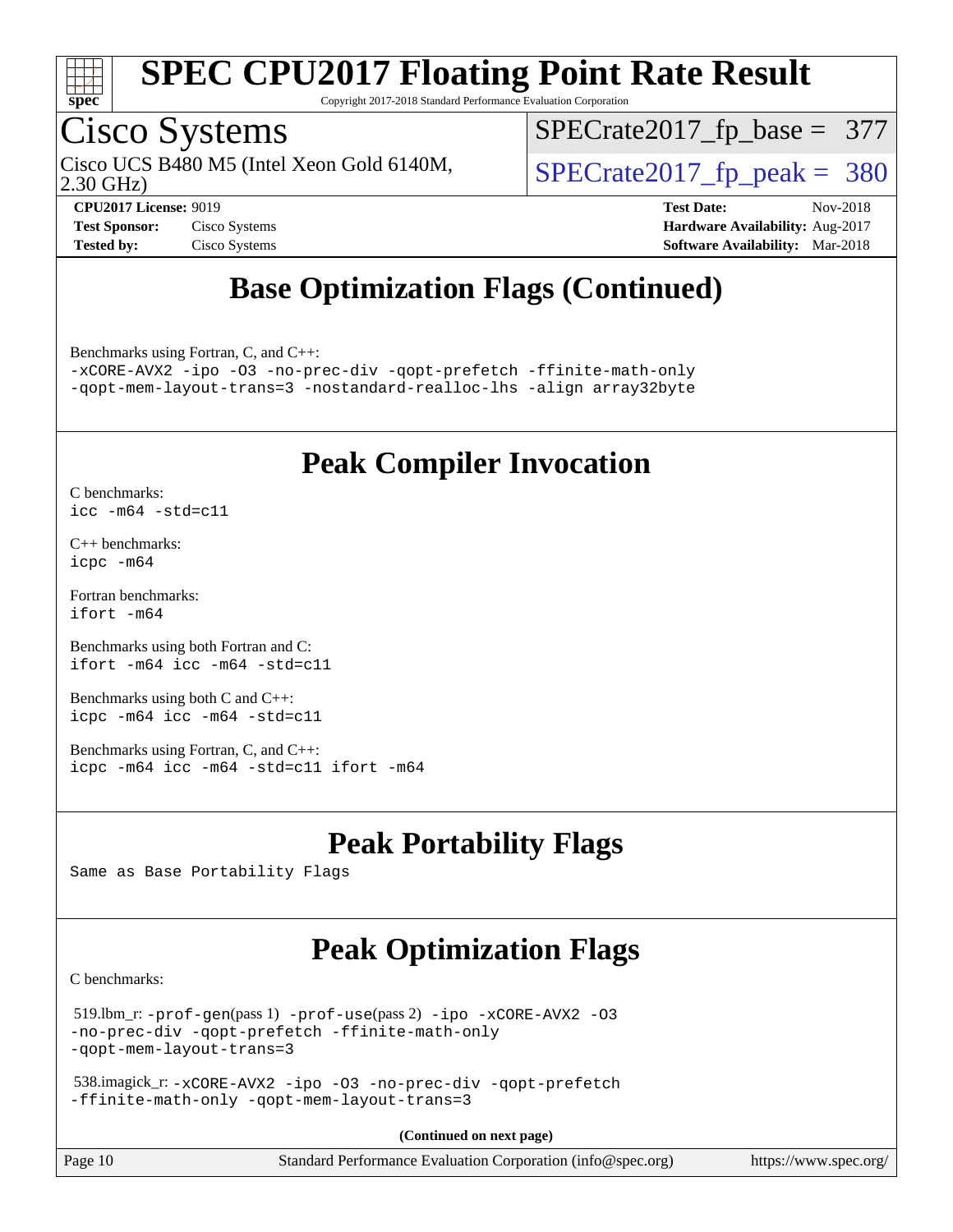

Copyright 2017-2018 Standard Performance Evaluation Corporation

### Cisco Systems

Cisco UCS B480 M5 (Intel Xeon Gold 6140M,  $\vert$ [SPECrate2017\\_fp\\_peak =](http://www.spec.org/auto/cpu2017/Docs/result-fields.html#SPECrate2017fppeak) 380

[SPECrate2017\\_fp\\_base =](http://www.spec.org/auto/cpu2017/Docs/result-fields.html#SPECrate2017fpbase) 377

2.30 GHz)

**[Tested by:](http://www.spec.org/auto/cpu2017/Docs/result-fields.html#Testedby)** Cisco Systems **[Software Availability:](http://www.spec.org/auto/cpu2017/Docs/result-fields.html#SoftwareAvailability)** Mar-2018

**[CPU2017 License:](http://www.spec.org/auto/cpu2017/Docs/result-fields.html#CPU2017License)** 9019 **[Test Date:](http://www.spec.org/auto/cpu2017/Docs/result-fields.html#TestDate)** Nov-2018 **[Test Sponsor:](http://www.spec.org/auto/cpu2017/Docs/result-fields.html#TestSponsor)** Cisco Systems **Cisco Systems [Hardware Availability:](http://www.spec.org/auto/cpu2017/Docs/result-fields.html#HardwareAvailability)** Aug-2017

### **[Peak Optimization Flags \(Continued\)](http://www.spec.org/auto/cpu2017/Docs/result-fields.html#PeakOptimizationFlags)**

544.nab\_r: Same as 519.lbm\_r

[C++ benchmarks:](http://www.spec.org/auto/cpu2017/Docs/result-fields.html#CXXbenchmarks) [-prof-gen](http://www.spec.org/cpu2017/results/res2018q4/cpu2017-20181127-09982.flags.html#user_CXXpeak_prof_gen_5aa4926d6013ddb2a31985c654b3eb18169fc0c6952a63635c234f711e6e63dd76e94ad52365559451ec499a2cdb89e4dc58ba4c67ef54ca681ffbe1461d6b36)(pass 1) [-prof-use](http://www.spec.org/cpu2017/results/res2018q4/cpu2017-20181127-09982.flags.html#user_CXXpeak_prof_use_1a21ceae95f36a2b53c25747139a6c16ca95bd9def2a207b4f0849963b97e94f5260e30a0c64f4bb623698870e679ca08317ef8150905d41bd88c6f78df73f19)(pass 2) [-ipo](http://www.spec.org/cpu2017/results/res2018q4/cpu2017-20181127-09982.flags.html#user_CXXpeak_f-ipo) [-xCORE-AVX2](http://www.spec.org/cpu2017/results/res2018q4/cpu2017-20181127-09982.flags.html#user_CXXpeak_f-xCORE-AVX2) [-O3](http://www.spec.org/cpu2017/results/res2018q4/cpu2017-20181127-09982.flags.html#user_CXXpeak_f-O3) [-no-prec-div](http://www.spec.org/cpu2017/results/res2018q4/cpu2017-20181127-09982.flags.html#user_CXXpeak_f-no-prec-div) [-qopt-prefetch](http://www.spec.org/cpu2017/results/res2018q4/cpu2017-20181127-09982.flags.html#user_CXXpeak_f-qopt-prefetch) [-ffinite-math-only](http://www.spec.org/cpu2017/results/res2018q4/cpu2017-20181127-09982.flags.html#user_CXXpeak_f_finite_math_only_cb91587bd2077682c4b38af759c288ed7c732db004271a9512da14a4f8007909a5f1427ecbf1a0fb78ff2a814402c6114ac565ca162485bbcae155b5e4258871) [-qopt-mem-layout-trans=3](http://www.spec.org/cpu2017/results/res2018q4/cpu2017-20181127-09982.flags.html#user_CXXpeak_f-qopt-mem-layout-trans_de80db37974c74b1f0e20d883f0b675c88c3b01e9d123adea9b28688d64333345fb62bc4a798493513fdb68f60282f9a726aa07f478b2f7113531aecce732043)

[Fortran benchmarks](http://www.spec.org/auto/cpu2017/Docs/result-fields.html#Fortranbenchmarks):

 503.bwaves\_r: [-xCORE-AVX2](http://www.spec.org/cpu2017/results/res2018q4/cpu2017-20181127-09982.flags.html#user_peakFOPTIMIZE503_bwaves_r_f-xCORE-AVX2) [-ipo](http://www.spec.org/cpu2017/results/res2018q4/cpu2017-20181127-09982.flags.html#user_peakFOPTIMIZE503_bwaves_r_f-ipo) [-O3](http://www.spec.org/cpu2017/results/res2018q4/cpu2017-20181127-09982.flags.html#user_peakFOPTIMIZE503_bwaves_r_f-O3) [-no-prec-div](http://www.spec.org/cpu2017/results/res2018q4/cpu2017-20181127-09982.flags.html#user_peakFOPTIMIZE503_bwaves_r_f-no-prec-div) [-qopt-prefetch](http://www.spec.org/cpu2017/results/res2018q4/cpu2017-20181127-09982.flags.html#user_peakFOPTIMIZE503_bwaves_r_f-qopt-prefetch) [-ffinite-math-only](http://www.spec.org/cpu2017/results/res2018q4/cpu2017-20181127-09982.flags.html#user_peakFOPTIMIZE503_bwaves_r_f_finite_math_only_cb91587bd2077682c4b38af759c288ed7c732db004271a9512da14a4f8007909a5f1427ecbf1a0fb78ff2a814402c6114ac565ca162485bbcae155b5e4258871) [-qopt-mem-layout-trans=3](http://www.spec.org/cpu2017/results/res2018q4/cpu2017-20181127-09982.flags.html#user_peakFOPTIMIZE503_bwaves_r_f-qopt-mem-layout-trans_de80db37974c74b1f0e20d883f0b675c88c3b01e9d123adea9b28688d64333345fb62bc4a798493513fdb68f60282f9a726aa07f478b2f7113531aecce732043) [-nostandard-realloc-lhs](http://www.spec.org/cpu2017/results/res2018q4/cpu2017-20181127-09982.flags.html#user_peakEXTRA_FOPTIMIZE503_bwaves_r_f_2003_std_realloc_82b4557e90729c0f113870c07e44d33d6f5a304b4f63d4c15d2d0f1fab99f5daaed73bdb9275d9ae411527f28b936061aa8b9c8f2d63842963b95c9dd6426b8a) [-align array32byte](http://www.spec.org/cpu2017/results/res2018q4/cpu2017-20181127-09982.flags.html#user_peakEXTRA_FOPTIMIZE503_bwaves_r_align_array32byte_b982fe038af199962ba9a80c053b8342c548c85b40b8e86eb3cc33dee0d7986a4af373ac2d51c3f7cf710a18d62fdce2948f201cd044323541f22fc0fffc51b6)

549.fotonik3d\_r: Same as 503.bwaves\_r

 554.roms\_r: [-prof-gen](http://www.spec.org/cpu2017/results/res2018q4/cpu2017-20181127-09982.flags.html#user_peakPASS1_FFLAGSPASS1_LDFLAGS554_roms_r_prof_gen_5aa4926d6013ddb2a31985c654b3eb18169fc0c6952a63635c234f711e6e63dd76e94ad52365559451ec499a2cdb89e4dc58ba4c67ef54ca681ffbe1461d6b36)(pass 1) [-prof-use](http://www.spec.org/cpu2017/results/res2018q4/cpu2017-20181127-09982.flags.html#user_peakPASS2_FFLAGSPASS2_LDFLAGS554_roms_r_prof_use_1a21ceae95f36a2b53c25747139a6c16ca95bd9def2a207b4f0849963b97e94f5260e30a0c64f4bb623698870e679ca08317ef8150905d41bd88c6f78df73f19)(pass 2) [-ipo](http://www.spec.org/cpu2017/results/res2018q4/cpu2017-20181127-09982.flags.html#user_peakPASS1_FOPTIMIZEPASS2_FOPTIMIZE554_roms_r_f-ipo) [-xCORE-AVX2](http://www.spec.org/cpu2017/results/res2018q4/cpu2017-20181127-09982.flags.html#user_peakPASS2_FOPTIMIZE554_roms_r_f-xCORE-AVX2) [-O3](http://www.spec.org/cpu2017/results/res2018q4/cpu2017-20181127-09982.flags.html#user_peakPASS1_FOPTIMIZEPASS2_FOPTIMIZE554_roms_r_f-O3) [-no-prec-div](http://www.spec.org/cpu2017/results/res2018q4/cpu2017-20181127-09982.flags.html#user_peakPASS1_FOPTIMIZEPASS2_FOPTIMIZE554_roms_r_f-no-prec-div) [-qopt-prefetch](http://www.spec.org/cpu2017/results/res2018q4/cpu2017-20181127-09982.flags.html#user_peakPASS1_FOPTIMIZEPASS2_FOPTIMIZE554_roms_r_f-qopt-prefetch) [-ffinite-math-only](http://www.spec.org/cpu2017/results/res2018q4/cpu2017-20181127-09982.flags.html#user_peakPASS1_FOPTIMIZEPASS2_FOPTIMIZE554_roms_r_f_finite_math_only_cb91587bd2077682c4b38af759c288ed7c732db004271a9512da14a4f8007909a5f1427ecbf1a0fb78ff2a814402c6114ac565ca162485bbcae155b5e4258871) [-qopt-mem-layout-trans=3](http://www.spec.org/cpu2017/results/res2018q4/cpu2017-20181127-09982.flags.html#user_peakPASS1_FOPTIMIZEPASS2_FOPTIMIZE554_roms_r_f-qopt-mem-layout-trans_de80db37974c74b1f0e20d883f0b675c88c3b01e9d123adea9b28688d64333345fb62bc4a798493513fdb68f60282f9a726aa07f478b2f7113531aecce732043) [-nostandard-realloc-lhs](http://www.spec.org/cpu2017/results/res2018q4/cpu2017-20181127-09982.flags.html#user_peakEXTRA_FOPTIMIZE554_roms_r_f_2003_std_realloc_82b4557e90729c0f113870c07e44d33d6f5a304b4f63d4c15d2d0f1fab99f5daaed73bdb9275d9ae411527f28b936061aa8b9c8f2d63842963b95c9dd6426b8a) [-align array32byte](http://www.spec.org/cpu2017/results/res2018q4/cpu2017-20181127-09982.flags.html#user_peakEXTRA_FOPTIMIZE554_roms_r_align_array32byte_b982fe038af199962ba9a80c053b8342c548c85b40b8e86eb3cc33dee0d7986a4af373ac2d51c3f7cf710a18d62fdce2948f201cd044323541f22fc0fffc51b6)

[Benchmarks using both Fortran and C](http://www.spec.org/auto/cpu2017/Docs/result-fields.html#BenchmarksusingbothFortranandC): [-prof-gen](http://www.spec.org/cpu2017/results/res2018q4/cpu2017-20181127-09982.flags.html#user_CC_FCpeak_prof_gen_5aa4926d6013ddb2a31985c654b3eb18169fc0c6952a63635c234f711e6e63dd76e94ad52365559451ec499a2cdb89e4dc58ba4c67ef54ca681ffbe1461d6b36)(pass 1) [-prof-use](http://www.spec.org/cpu2017/results/res2018q4/cpu2017-20181127-09982.flags.html#user_CC_FCpeak_prof_use_1a21ceae95f36a2b53c25747139a6c16ca95bd9def2a207b4f0849963b97e94f5260e30a0c64f4bb623698870e679ca08317ef8150905d41bd88c6f78df73f19)(pass 2) [-ipo](http://www.spec.org/cpu2017/results/res2018q4/cpu2017-20181127-09982.flags.html#user_CC_FCpeak_f-ipo) [-xCORE-AVX2](http://www.spec.org/cpu2017/results/res2018q4/cpu2017-20181127-09982.flags.html#user_CC_FCpeak_f-xCORE-AVX2) [-O3](http://www.spec.org/cpu2017/results/res2018q4/cpu2017-20181127-09982.flags.html#user_CC_FCpeak_f-O3) [-no-prec-div](http://www.spec.org/cpu2017/results/res2018q4/cpu2017-20181127-09982.flags.html#user_CC_FCpeak_f-no-prec-div) [-qopt-prefetch](http://www.spec.org/cpu2017/results/res2018q4/cpu2017-20181127-09982.flags.html#user_CC_FCpeak_f-qopt-prefetch) [-ffinite-math-only](http://www.spec.org/cpu2017/results/res2018q4/cpu2017-20181127-09982.flags.html#user_CC_FCpeak_f_finite_math_only_cb91587bd2077682c4b38af759c288ed7c732db004271a9512da14a4f8007909a5f1427ecbf1a0fb78ff2a814402c6114ac565ca162485bbcae155b5e4258871) [-qopt-mem-layout-trans=3](http://www.spec.org/cpu2017/results/res2018q4/cpu2017-20181127-09982.flags.html#user_CC_FCpeak_f-qopt-mem-layout-trans_de80db37974c74b1f0e20d883f0b675c88c3b01e9d123adea9b28688d64333345fb62bc4a798493513fdb68f60282f9a726aa07f478b2f7113531aecce732043) [-nostandard-realloc-lhs](http://www.spec.org/cpu2017/results/res2018q4/cpu2017-20181127-09982.flags.html#user_CC_FCpeak_f_2003_std_realloc_82b4557e90729c0f113870c07e44d33d6f5a304b4f63d4c15d2d0f1fab99f5daaed73bdb9275d9ae411527f28b936061aa8b9c8f2d63842963b95c9dd6426b8a) [-align array32byte](http://www.spec.org/cpu2017/results/res2018q4/cpu2017-20181127-09982.flags.html#user_CC_FCpeak_align_array32byte_b982fe038af199962ba9a80c053b8342c548c85b40b8e86eb3cc33dee0d7986a4af373ac2d51c3f7cf710a18d62fdce2948f201cd044323541f22fc0fffc51b6)

[Benchmarks using both C and C++](http://www.spec.org/auto/cpu2017/Docs/result-fields.html#BenchmarksusingbothCandCXX): [-prof-gen](http://www.spec.org/cpu2017/results/res2018q4/cpu2017-20181127-09982.flags.html#user_CC_CXXpeak_prof_gen_5aa4926d6013ddb2a31985c654b3eb18169fc0c6952a63635c234f711e6e63dd76e94ad52365559451ec499a2cdb89e4dc58ba4c67ef54ca681ffbe1461d6b36)(pass 1) [-prof-use](http://www.spec.org/cpu2017/results/res2018q4/cpu2017-20181127-09982.flags.html#user_CC_CXXpeak_prof_use_1a21ceae95f36a2b53c25747139a6c16ca95bd9def2a207b4f0849963b97e94f5260e30a0c64f4bb623698870e679ca08317ef8150905d41bd88c6f78df73f19)(pass 2) [-ipo](http://www.spec.org/cpu2017/results/res2018q4/cpu2017-20181127-09982.flags.html#user_CC_CXXpeak_f-ipo) [-xCORE-AVX2](http://www.spec.org/cpu2017/results/res2018q4/cpu2017-20181127-09982.flags.html#user_CC_CXXpeak_f-xCORE-AVX2) [-O3](http://www.spec.org/cpu2017/results/res2018q4/cpu2017-20181127-09982.flags.html#user_CC_CXXpeak_f-O3) [-no-prec-div](http://www.spec.org/cpu2017/results/res2018q4/cpu2017-20181127-09982.flags.html#user_CC_CXXpeak_f-no-prec-div) [-qopt-prefetch](http://www.spec.org/cpu2017/results/res2018q4/cpu2017-20181127-09982.flags.html#user_CC_CXXpeak_f-qopt-prefetch) [-ffinite-math-only](http://www.spec.org/cpu2017/results/res2018q4/cpu2017-20181127-09982.flags.html#user_CC_CXXpeak_f_finite_math_only_cb91587bd2077682c4b38af759c288ed7c732db004271a9512da14a4f8007909a5f1427ecbf1a0fb78ff2a814402c6114ac565ca162485bbcae155b5e4258871) [-qopt-mem-layout-trans=3](http://www.spec.org/cpu2017/results/res2018q4/cpu2017-20181127-09982.flags.html#user_CC_CXXpeak_f-qopt-mem-layout-trans_de80db37974c74b1f0e20d883f0b675c88c3b01e9d123adea9b28688d64333345fb62bc4a798493513fdb68f60282f9a726aa07f478b2f7113531aecce732043)

[Benchmarks using Fortran, C, and C++:](http://www.spec.org/auto/cpu2017/Docs/result-fields.html#BenchmarksusingFortranCandCXX) [-prof-gen](http://www.spec.org/cpu2017/results/res2018q4/cpu2017-20181127-09982.flags.html#user_CC_CXX_FCpeak_prof_gen_5aa4926d6013ddb2a31985c654b3eb18169fc0c6952a63635c234f711e6e63dd76e94ad52365559451ec499a2cdb89e4dc58ba4c67ef54ca681ffbe1461d6b36)(pass 1) [-prof-use](http://www.spec.org/cpu2017/results/res2018q4/cpu2017-20181127-09982.flags.html#user_CC_CXX_FCpeak_prof_use_1a21ceae95f36a2b53c25747139a6c16ca95bd9def2a207b4f0849963b97e94f5260e30a0c64f4bb623698870e679ca08317ef8150905d41bd88c6f78df73f19)(pass 2) [-ipo](http://www.spec.org/cpu2017/results/res2018q4/cpu2017-20181127-09982.flags.html#user_CC_CXX_FCpeak_f-ipo) [-xCORE-AVX2](http://www.spec.org/cpu2017/results/res2018q4/cpu2017-20181127-09982.flags.html#user_CC_CXX_FCpeak_f-xCORE-AVX2) [-O3](http://www.spec.org/cpu2017/results/res2018q4/cpu2017-20181127-09982.flags.html#user_CC_CXX_FCpeak_f-O3) [-no-prec-div](http://www.spec.org/cpu2017/results/res2018q4/cpu2017-20181127-09982.flags.html#user_CC_CXX_FCpeak_f-no-prec-div) [-qopt-prefetch](http://www.spec.org/cpu2017/results/res2018q4/cpu2017-20181127-09982.flags.html#user_CC_CXX_FCpeak_f-qopt-prefetch) [-ffinite-math-only](http://www.spec.org/cpu2017/results/res2018q4/cpu2017-20181127-09982.flags.html#user_CC_CXX_FCpeak_f_finite_math_only_cb91587bd2077682c4b38af759c288ed7c732db004271a9512da14a4f8007909a5f1427ecbf1a0fb78ff2a814402c6114ac565ca162485bbcae155b5e4258871) [-qopt-mem-layout-trans=3](http://www.spec.org/cpu2017/results/res2018q4/cpu2017-20181127-09982.flags.html#user_CC_CXX_FCpeak_f-qopt-mem-layout-trans_de80db37974c74b1f0e20d883f0b675c88c3b01e9d123adea9b28688d64333345fb62bc4a798493513fdb68f60282f9a726aa07f478b2f7113531aecce732043) [-nostandard-realloc-lhs](http://www.spec.org/cpu2017/results/res2018q4/cpu2017-20181127-09982.flags.html#user_CC_CXX_FCpeak_f_2003_std_realloc_82b4557e90729c0f113870c07e44d33d6f5a304b4f63d4c15d2d0f1fab99f5daaed73bdb9275d9ae411527f28b936061aa8b9c8f2d63842963b95c9dd6426b8a) [-align array32byte](http://www.spec.org/cpu2017/results/res2018q4/cpu2017-20181127-09982.flags.html#user_CC_CXX_FCpeak_align_array32byte_b982fe038af199962ba9a80c053b8342c548c85b40b8e86eb3cc33dee0d7986a4af373ac2d51c3f7cf710a18d62fdce2948f201cd044323541f22fc0fffc51b6)

The flags files that were used to format this result can be browsed at

<http://www.spec.org/cpu2017/flags/Intel-ic18.0-official-linux64.2017-12-21.html> <http://www.spec.org/cpu2017/flags/Cisco-Platform-Settings-V1.2-revH.html>

You can also download the XML flags sources by saving the following links: <http://www.spec.org/cpu2017/flags/Intel-ic18.0-official-linux64.2017-12-21.xml> <http://www.spec.org/cpu2017/flags/Cisco-Platform-Settings-V1.2-revH.xml>